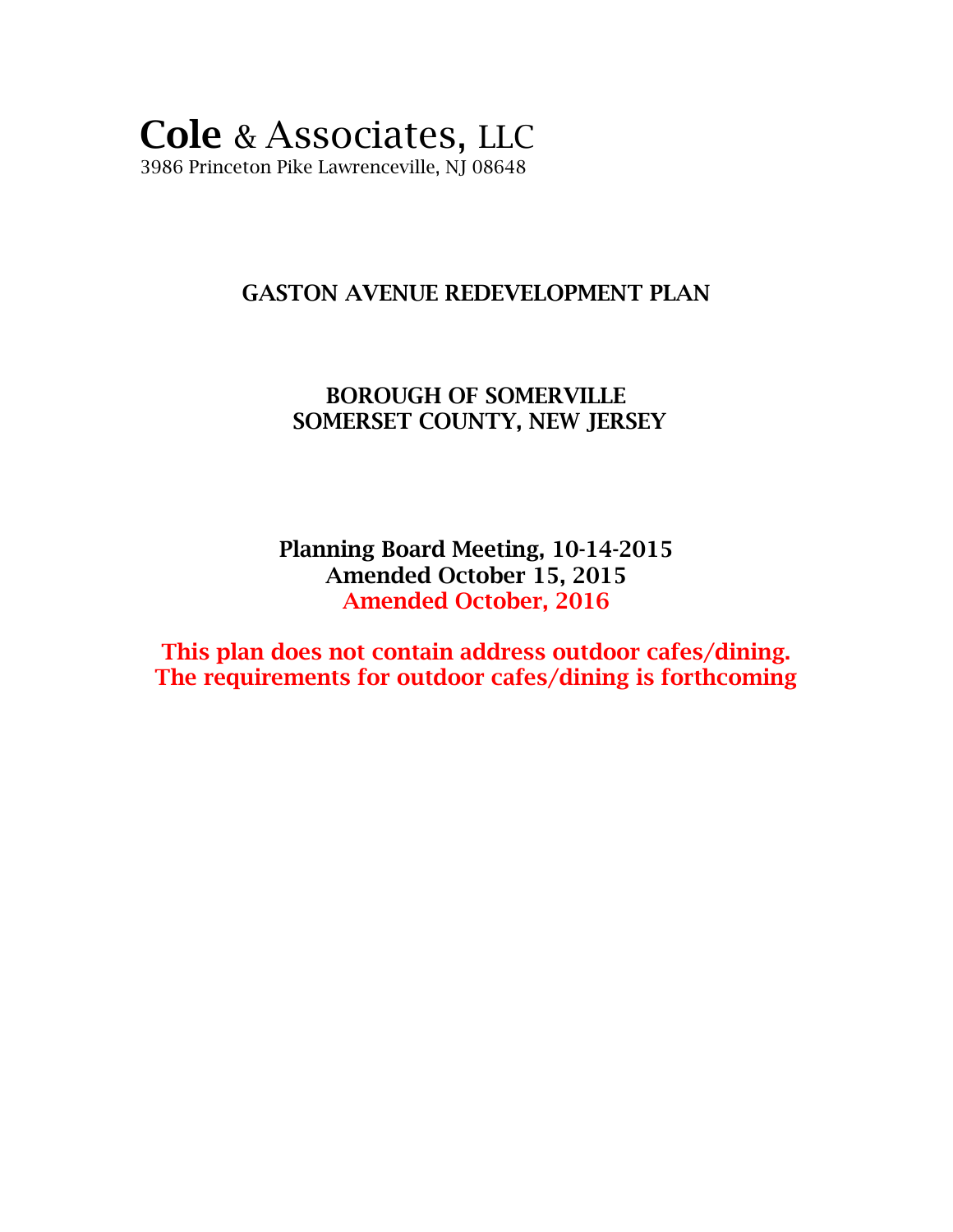#### **Mayor**

Brian G. Gallagher

#### **Council**

Steve Peter, Council President

Jane Kobuta Jason Kraska Thompson Mitchell Ken Utter Dennis Sullivan

#### **Planning Board Members:**

Brian G. Gallagher, Mayor Bernard V. Navatto, Jr. Chairman Lisa Werner, Vice Chairwoman Andrea Adair Chris Adickes Larry Cleveland Philip Decker Jane Kobuta Milton Peabody Deirdre Rosinski

**Prepared by;**

Cole & Associates, LLC 3986 Princeton Pike Lawrenceville, NJ 08648 609-306-2877

### **Draft** Page 2 10/17/2016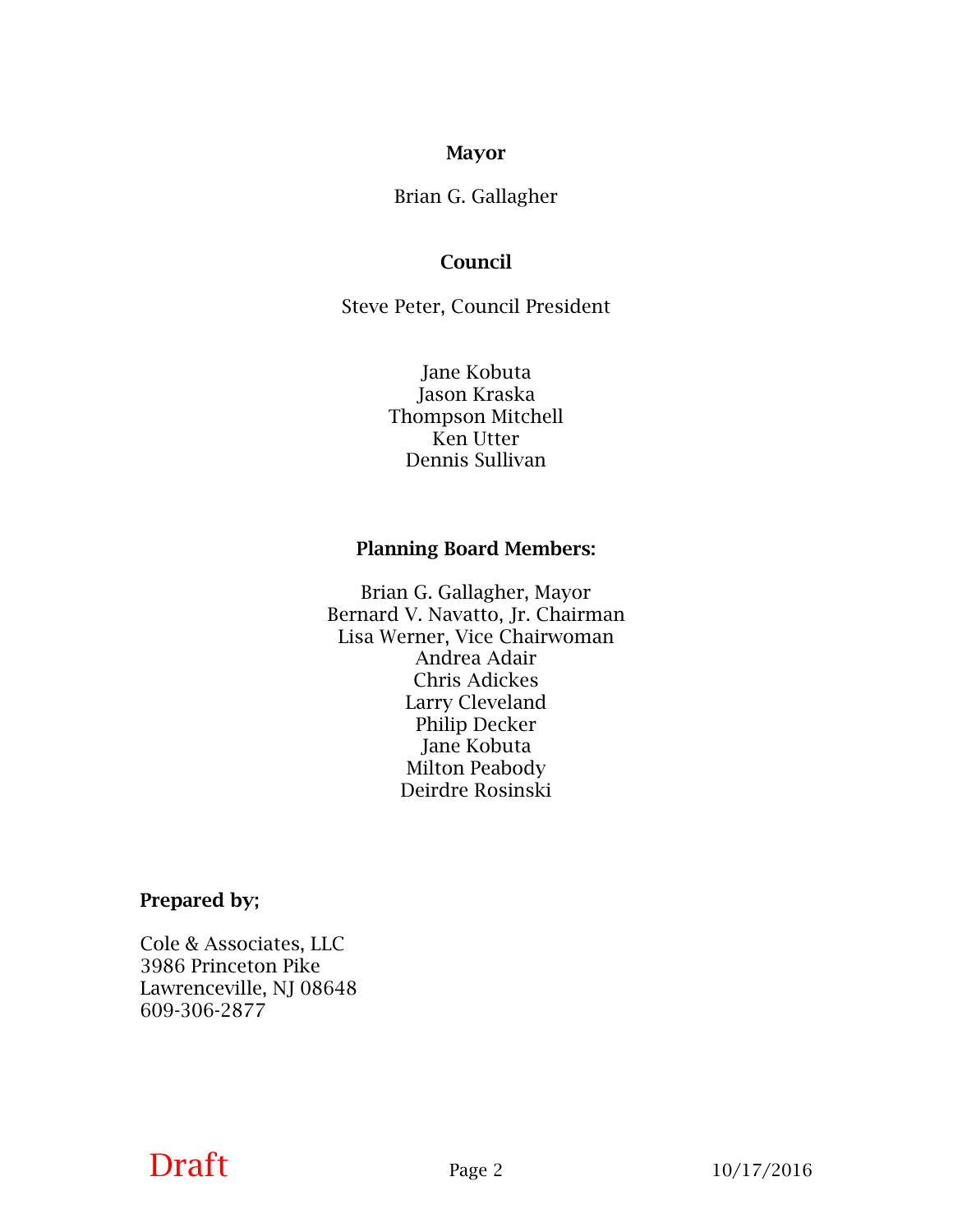### **Table of Contents**

| I. Introduction                                                     | $\overline{4}$ |
|---------------------------------------------------------------------|----------------|
| II. Requirements the Redevelopment Plan                             | $\overline{4}$ |
| III. Redevelopment Plan Purpose                                     | 5              |
| IV. Redevelopment Plan Principals                                   | 6              |
| V. Goals and Objectives                                             | 6              |
| VI. Relationship to Local Objectives                                | 7              |
| VII. Relationship to the Somerset County Master Plan                | 9              |
| VIII. Relationship to Plans of Adjacent Municipalities              | 14             |
| IX. Relationship to the State Development and Redevelopment Plan 14 |                |
| X. Gaston Avenue Redevelopment Plan Existing Conditions             | 19             |
| XI. Redevelopment Plan Overview                                     | 26             |
| XII. Redevelopment Plan Permitted Uses, Bulk & Intensity of Use     | 26             |
| XIII. Building Design Guidelines                                    | 30             |
| XIV. Streets, Parking and Landscaping Requirements                  | 32             |
| XV. Supplemental Requirements                                       | 33             |
| Appendix A                                                          | 38             |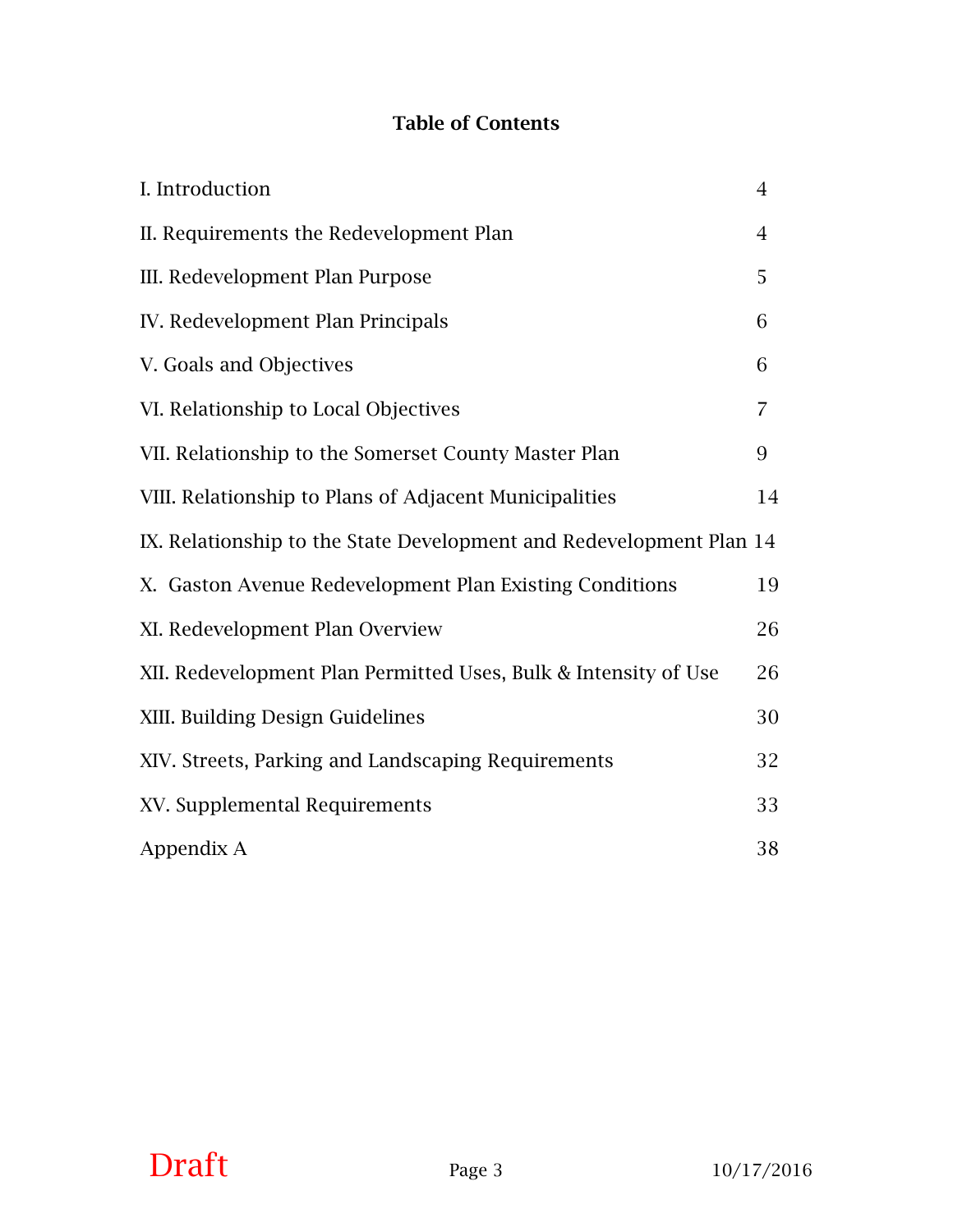#### **GASTON AVENUE REDEVELOPMENT PLAN**

#### **I. Introduction**

Gaston Avenue Redevelopment Area was determined by the Mayor and Council to be an "area in need of redevelopment" in accordance with the Redevelopment and Housing law (NJSA 40A:12 et seq.). The Redevelopment Area is a "Non-Condemnation Redevelopment Area which authorizes the Borough to use all those powers provided by the Legislature for use in redevelopment area other than the use of the eminent domain.

#### **II. Requirements the Redevelopment Plan**

The Redevelopment Plan is required by statute to include the following items:

- 1. Its relationship to definite local objectives as to appropriate land uses, density of population, and improved traffic and public transportation, public utilities, recreational and community facilities and other public improvements;
- 2. Proposed land uses and building requirements in the project area
- 3. Adequate provision for the temporary and permanent relocation, as necessary, of residents in the project area, including an estimate of the extent to which decent, safe and sanitary dwelling units affordable to displaced residents will be available to them in the existing location housing market;
- 4. An identification of any property within the redevelopment area which is proposed to be acquired in accordance with the redevelopment plan;
- 5. Any significant relationship of the redevelopment plan to (a) the master plans of contiguous municipalities, (b) the master plan of the county in which the municipality is located, and (c) the and State Development and Redevelopment Plan adopted pursuant to the "State Planning Act".
- 6. By inventory, affordable housing units to be lost; and
- 7. Provisions for providing for lost affordable housing.

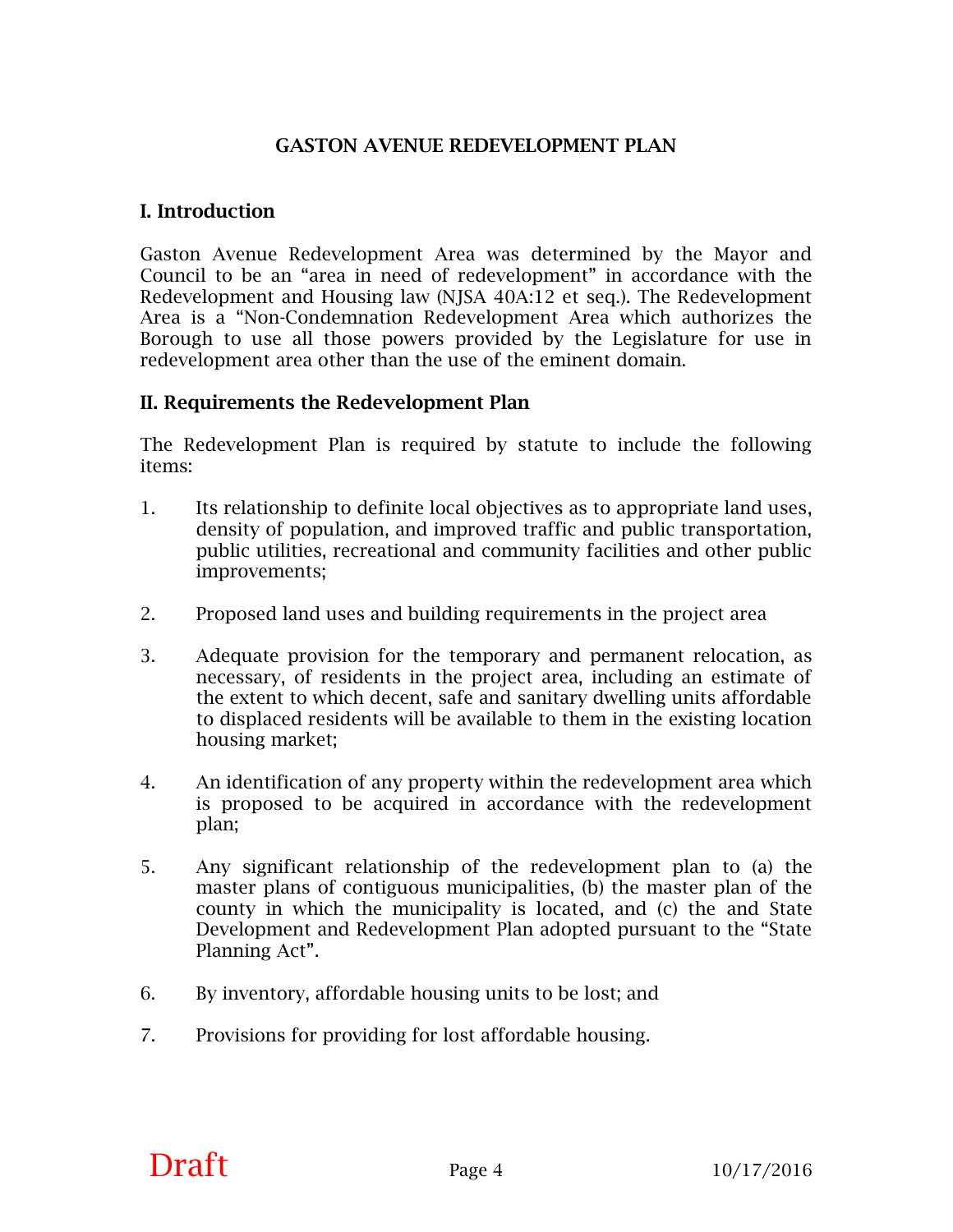The redevelopment plan, when adopted, supersedes applicable provisions of the development regulations of the Borough. The provision of the development regulations, the ordinance adopting the redevelopment plan supersedes any provision of the development regulations, the ordinance adopting the plan shall contain an explicit amendment to the zoning district map included in the zone ordinance. The amended zoning district must be also indicate the redevelopment area to which the redevelopment plan applied.

#### **III. Redevelopment Plan Purpose**

The redevelopment plan sets forth the bulk, land use and design standards for the following blocks and lots;

- 1. Block 43, lots 1.01, 8, 24, 26, 27, 28, 29, 30, and 31;
- 2. Block 44, lots 1, 2, 3, 4, 5, and 5.01;
- 3. Block 73, lots 13.01, and 16.02;
- 4. Block 74, lots 1, 2, 3, 17.01 and 18
- 5. Block 81, lot 1.01;
- 6. Block 83, lots 10, and 11; and
- 7. Block 83.01, lot 3.

# **Draft** Page 5  $10/17/2016$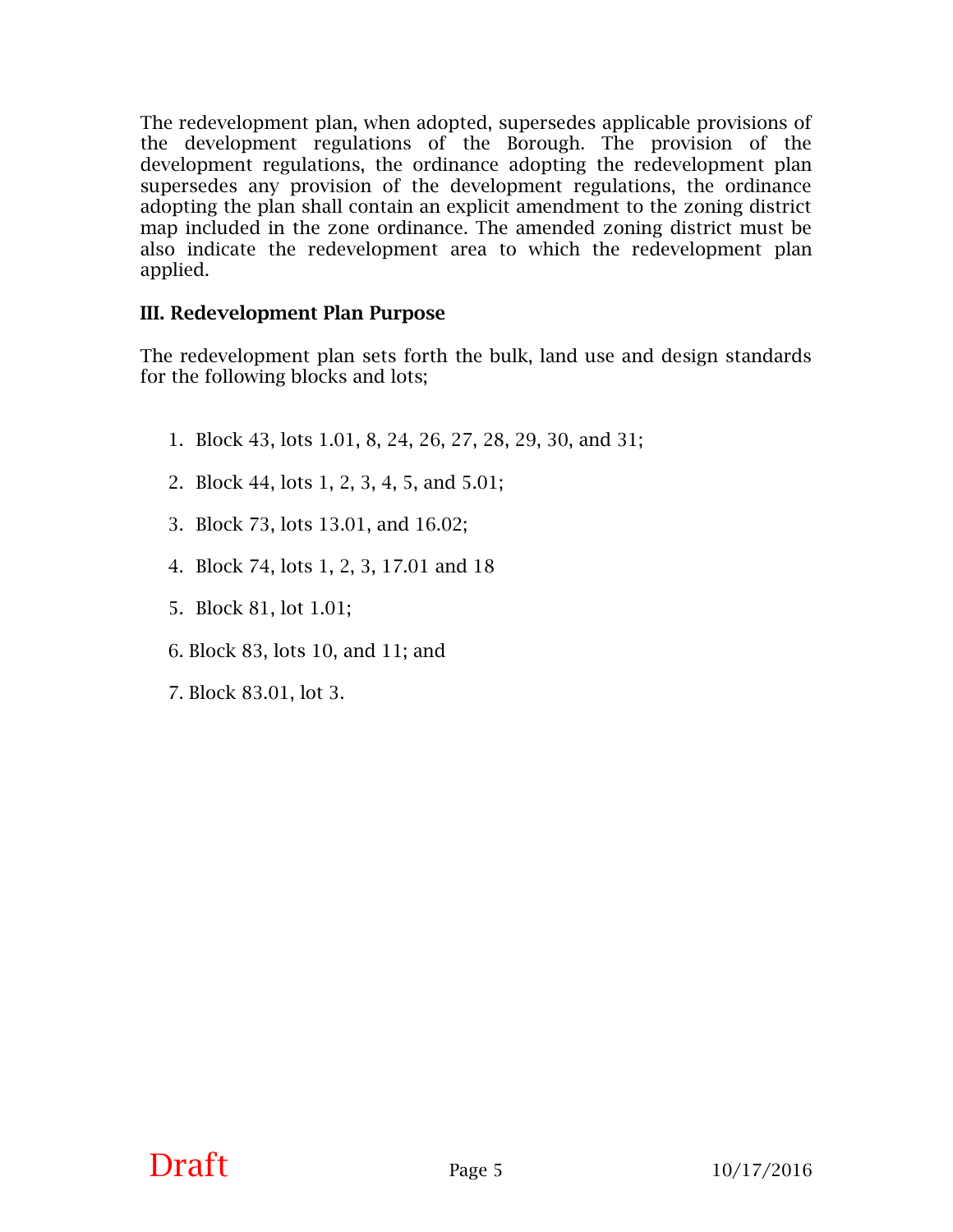#### **IV. Redevelopment Plan Principals**

Borough of Somerville Planning Board, Mayor and Council believe that **the Borough's residents and stakeholders** should determine how development occurs within the Borough and the Borough's redevelopment areas. To that end, the residents, local business owners, and other interested parties participated is designating this area as an area in need or redevelopment and in preparing this redevelopment plan. Specifically, the redevelopment plan allows more flexibility the current zoning and encourages mixed development. Retail development should not compete with Main Street retailers and be support by the surrounding community. The main principles with which the development will occur remain constant.

These principals are:

- urban design guidelines (building setback and style/layout shall be in keeping with the adjoining neighborhood and Borough ; and
- high quality materials will be used.

#### **V. Goals and Objectives**

The goals and objectives of this redevelopment plan are as follows:

- 1. Return unproductive and underutilized land to productive use consistent with the vision of the Stakeholders.
- 2. Increase property values and tax revenues by providing development that enhances the Borough economic vitality and serves the needs of the community.
- 3. Support the adjoining residential neighborhoods by encouraging boutique retailers to open within a short distance to these neighborhoods.
- 4. Create an environment that invites interaction between residents, encourages walking, outdoor living and is aesthetically attractive on a pedestrian scale.
- 5. Ensure that new development does not adversely impact the exiting residential streets by requiring traffic impact studies be performed on development projects.
- 6. Provide for a greater variety of housing opportunities and choices within the Borough.

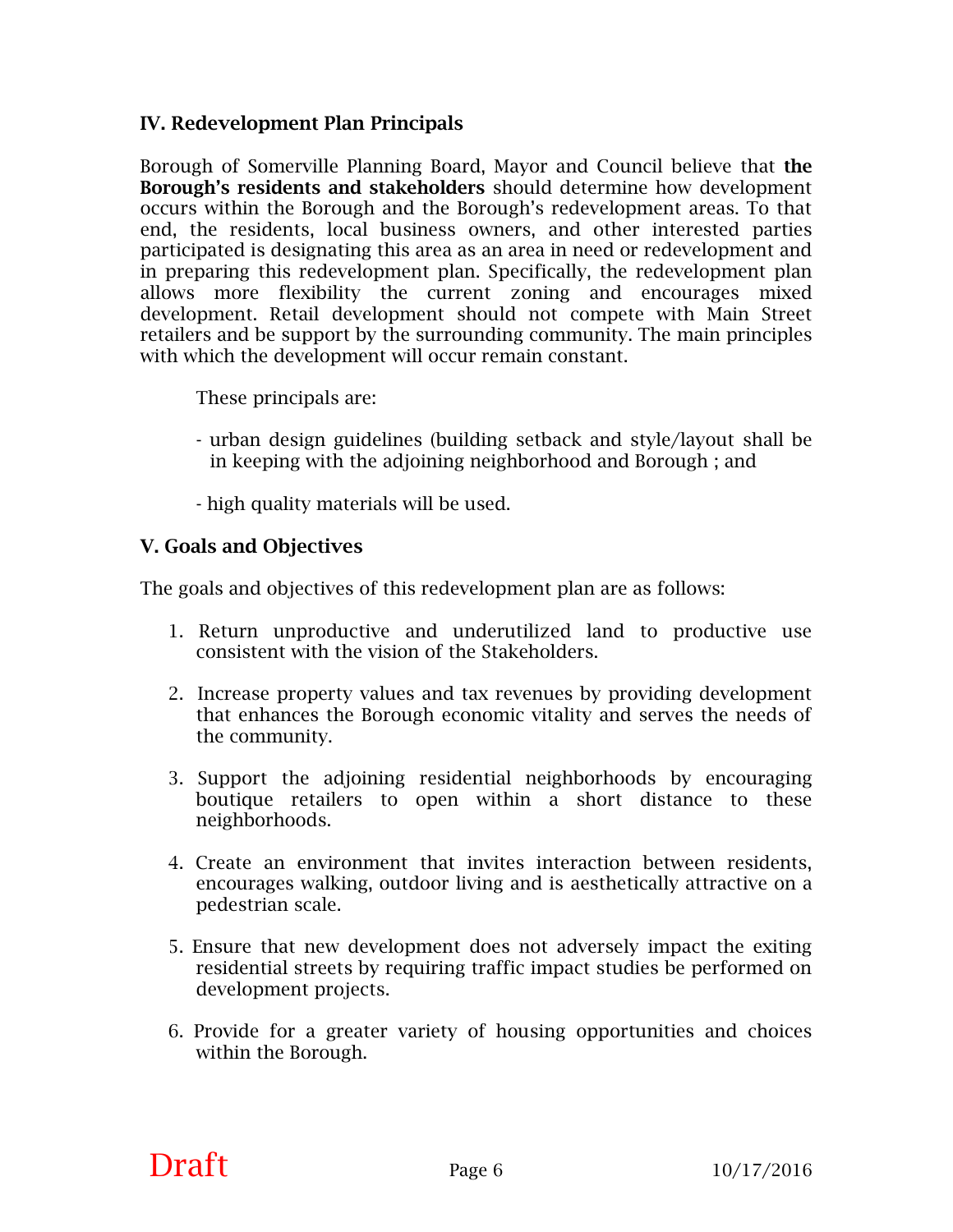- 7. Bolster the surrounding residential community by adding a new diverse mixture of residential dwellings.
- 8. Embrace the principles of smart growth and sustainability by creating a compact moderate density development that is pedestrian friendly and consistent with the Metropolitan Planning Area "PA1" and regional center designation in the State Development and Redevelopment Plan.

#### **VI. Relationship to Local Objectives**

This redevelopment plan furthers and promotes existing local objectives. The 1990 Master Plan, along with the 1991 Downtown Somerville Vision Plan, are the current master plan documents of the Borough.

A Reexamination of the Master Plan and Development Regulations was performed in 1998 and 2011. The reexamination stated that master plan policy to reinforce the existing pattern of commercial and office use along Gaston Avenue to Union Street while discouraging encroachment of these uses into surrounding properties that do not have frontage along Gaston Avenue was still valid. This redevelopment plan is consistent with the master plan, particularly the following objectives cited in the plan documents:

#### **A. 1990 Master Plan & 1998 Master Plan Reexamination Report**

The 1990 Master Plan identified land use planning issues for specific policy treatment which were taken in consideration while preparing this redevelopment plan. The specific policy treatment pertinent to this redevelopment area as follows:

- 1. The Borough's existing sound housing stock needs to be preserved and affordable housing opportunities should be increased where appropriate for Borough residents.
- 2. Indiscriminate conversion without regard to the historic attributes of a dwelling or sound planning principles should be prevented. In particular, the provision of adequate off-street parking and on-site landscape buffering should be facilitated through the adoption of proper ordinances and development controls.
- 3. The Borough should consider the acquisition of land for mini-parks spread throughout the Borough.

### **Draft** Page 7  $10/17/2016$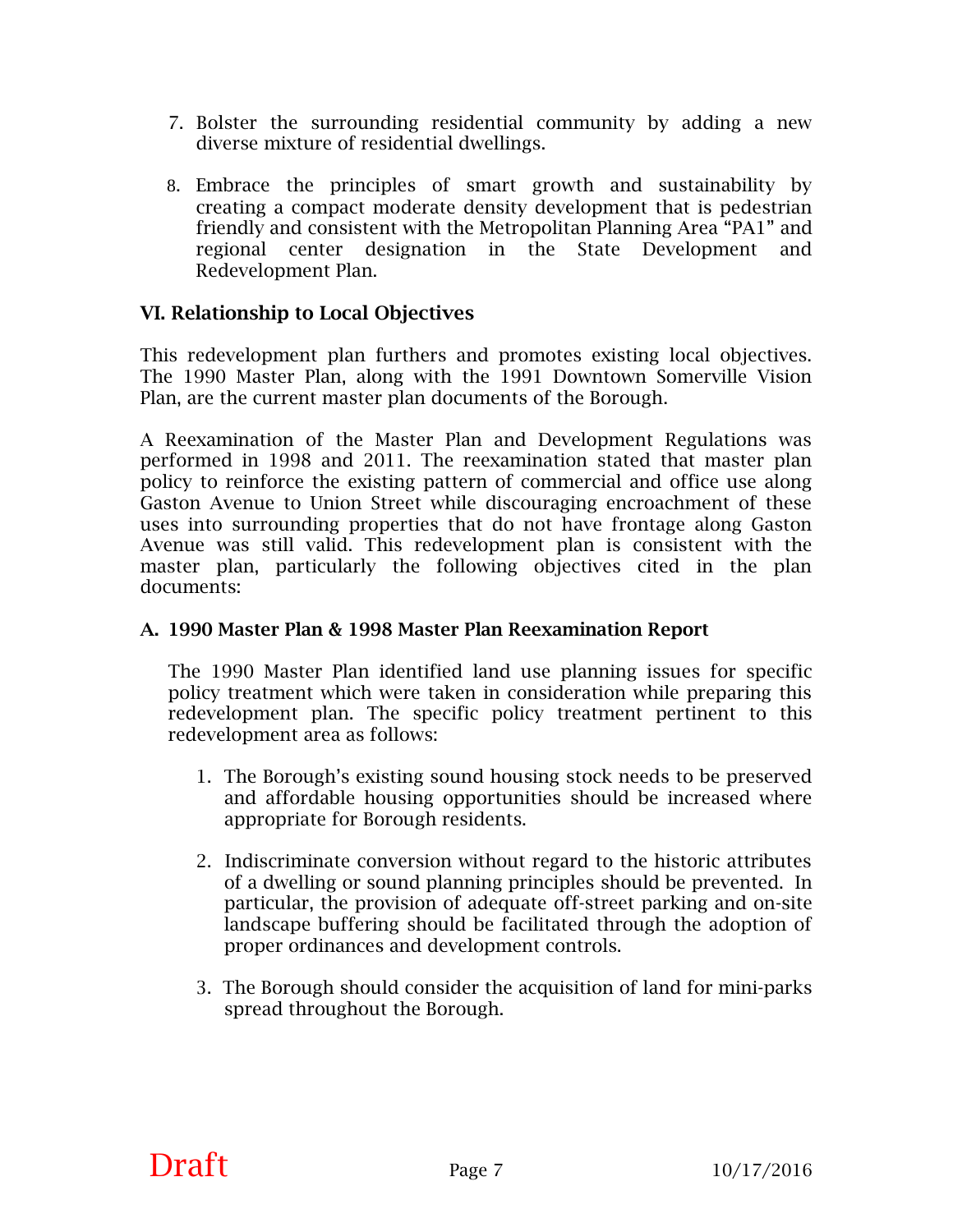- 4. The Master Plan listed specific areas where changes to land use policy were recommended. Map#2 - "Land Use Plan Changes" in the 1990 Master Plan illustrates these changes. Approximately 50% of the Kirby Avenue redevelopment area/plan is included in area #8 of said map (map is attached in appendix A). Area 8 are the properties fronting on Gaston Avenue (including a portion of Union Avenue). The delineated area is not intended to serve as recommended zone boundaries, but rather as general planning study area, for ease in discussion of specific land use concepts.
- 5. The focus of the following policy direction is not on preventing limited mixed use development but on preventing impacts associated with poorly planned office and commercial service establishments. The Master Plan made the following recommendations for area 8:
	- A) Develop stringent bulk standards for any infill development or redevelopment or existing properties;
	- B) Permit office conversions of principal buildings that do not increase the existing floor area;
	- C) Allow only office conversions of principal buildings that have the minimum required lot size for the existing zone and can provide the necessary parking onsite within confines of established yard and setback areas;
	- D) Develop greater landscape treatment standards and screening techniques for non-residential uses, particularly where they abut residential uses; and
	- E) Encourage coordinated vehicular access together with interconnected rear parking areas. Prohibit front yard parking

The 1998 and 2011 reexamination reports reaffirmed many of the above stated policies and objectives of the Master Plan.

#### **B. Zoning Ordinance**

The redevelopment area/plan is in the B-4 Neighborhood Business Residential District. The Redevelopment Plan allows for more flexibility than the current zoning.

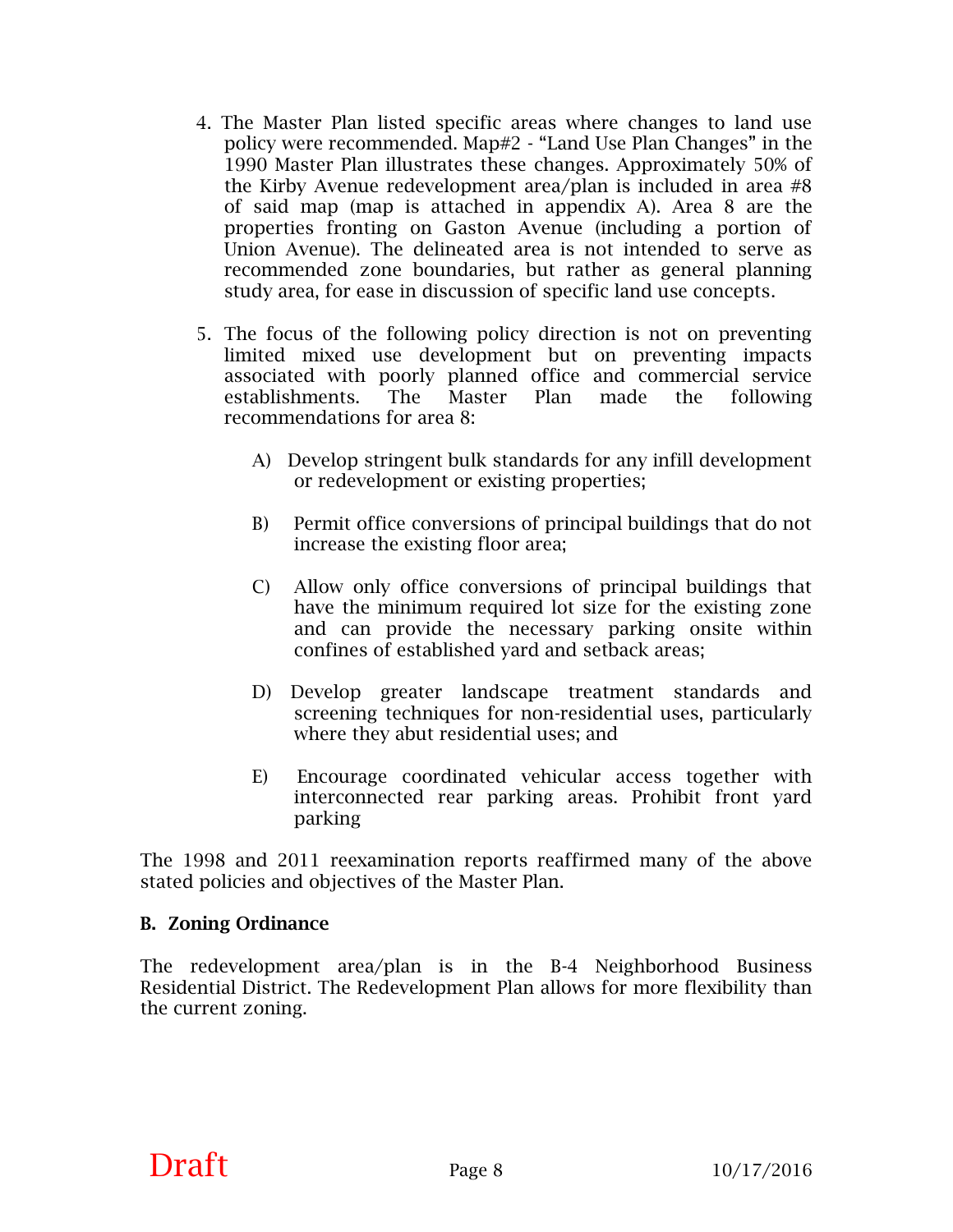#### **VII. Relationship to the Somerset County Master Plan**

#### **A. Somerset County Strategic Plan, Priority Growth Investment Areas**

The Somerset County Planning Board worked closely with state, county and municipal officials, local and regional planners, the business community and other individuals and stakeholder groups to prepare a series of GIS-based infrastructure, community and environmental asset maps. These maps formed the basis of a "criteria-based approach" for identifying areas most suitable for growth and preservation in the county. The asset maps were used to help identify areas where infrastructure and community facilities necessary to support growth are concentrated, and where growth is supported through state, regional and local planning and land use policies. They also illustrate the location of environmentally sensitive areas and critical natural resources; and were used to identify areas where environmental protection, restoration and agriculture are supported through state, regional and local planning and land use policies. This methodology, the resultant County Investment Framework (CIF) map and associated policy recommendations were also reviewed and accepted by these stakeholders.

The County Planning Board adopted the CIF on April 15, 2014 to serve as the geographic basis for all County planning projects and initiatives, including the Comprehensive Economic Development Strategy for Somerset County, developed by the Somerset County Business Partnership and also adopted as an element of the County Master Plan in April 2014. The ClF is intended to support ongoing regional and local smart growth, preservation, economic revitalization, sustainability and resiliency planning initiatives; achieve tactical alignment of land use, infrastructure and preservation plans, resources, programs, policies and investment decisions; and convey a clear investment message regarding local and regional land us priorities to both public and private sectors. The NJ State Planning Commission adopted a resolution supporting the County Investment Framework and recognizing it as a model for use statewide in October 2013.

Priority Growth Investment Areas (PGIAs) are areas where primary economic growth and community development strategies that enhance quality of life and economic competitiveness are preferred; and where appropriate, growth-inducing investments are encouraged. PGIAs are areas where development and infrastructure assets are already concentrated. They are prime locations for the vibrant mixed-use, live-work environments within walking distance of transit and green space, and that many employers, workers and households desire.

# **Draft** Page 9  $10/17/2016$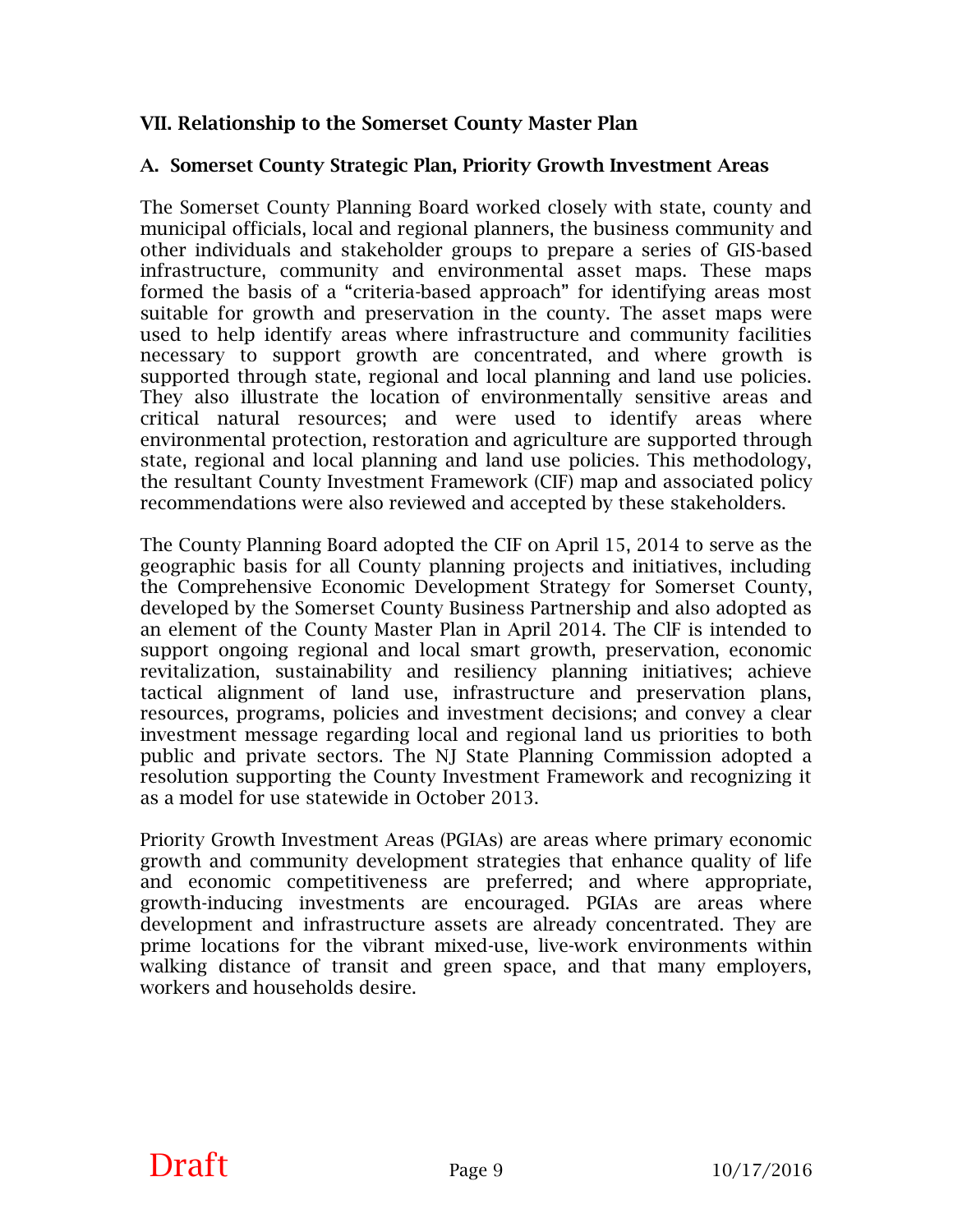Priority Preservation Investment Areas (PPIAs) are areas where agriculture and the preservation and restoration of environmentally sensitive natural resources are preferred and where investments aimed at resource restoration and protection, and farmland and open space preservation are preferred. Environmental and agricultural assets are concentrated within the County's PPIAs, as well as the County's highly-prized scenic, rural and historic landscapes. These are the areas where voluntary use of environmental/agricultural stewardship best management practices by both the public and private sectors are encouraged. PPIA Greenways are also identified. Greenways traverse all investment area categories and are places where investments that support a regional system of linked open space and conservation areas along stream corridors and ridgelines and the restoration of degraded environmental resources are high priorities. Greenways, parks and open space can be established within any of the investment area categories.

Alternative Growth Investment Areas (AGIAs) are existing substantially developed areas located within adopted sewer service areas that are not PGIAs or PPIAs, and where large-scale, growth-inducing investments are not desired. Most of the County's AGIAs consist of residential neighborhoods and include community oriented business and service establishments. These are quiet, safe, well-maintained residential areas where investments that enhance livability and neighborhood character are preferred. Local Priority Areas (LPAs) are a subset of AGIAs. These are distinct small town and village centers, some of which have been designated by the NJ State Planning Commission, that have limited growth opportunities due to their scale, historic character, environmental and access constraints and municipal preferences. Job retention and community sustainability are high priorities within LPAs.

Limited Growth Investment Areas (LGIAs) are areas that are outside of sewer service areas and that are not shown as PGIAs, AGIAs or PPIAs. LGIAs are places where large-scale investments that may lead to additional development or change in neighborhood character are not desired. LGIAs are comprised primarily of existing low-density, residential areas that are served by on-site septic systems. They are areas that support lifestyles with strong connections to the natural environment. Investments that restore and protect environmental resources, strengthen open space linkages and enhance quality of life are preferred in LGIAs.

**Draft** Page 10  $P$  10/17/2016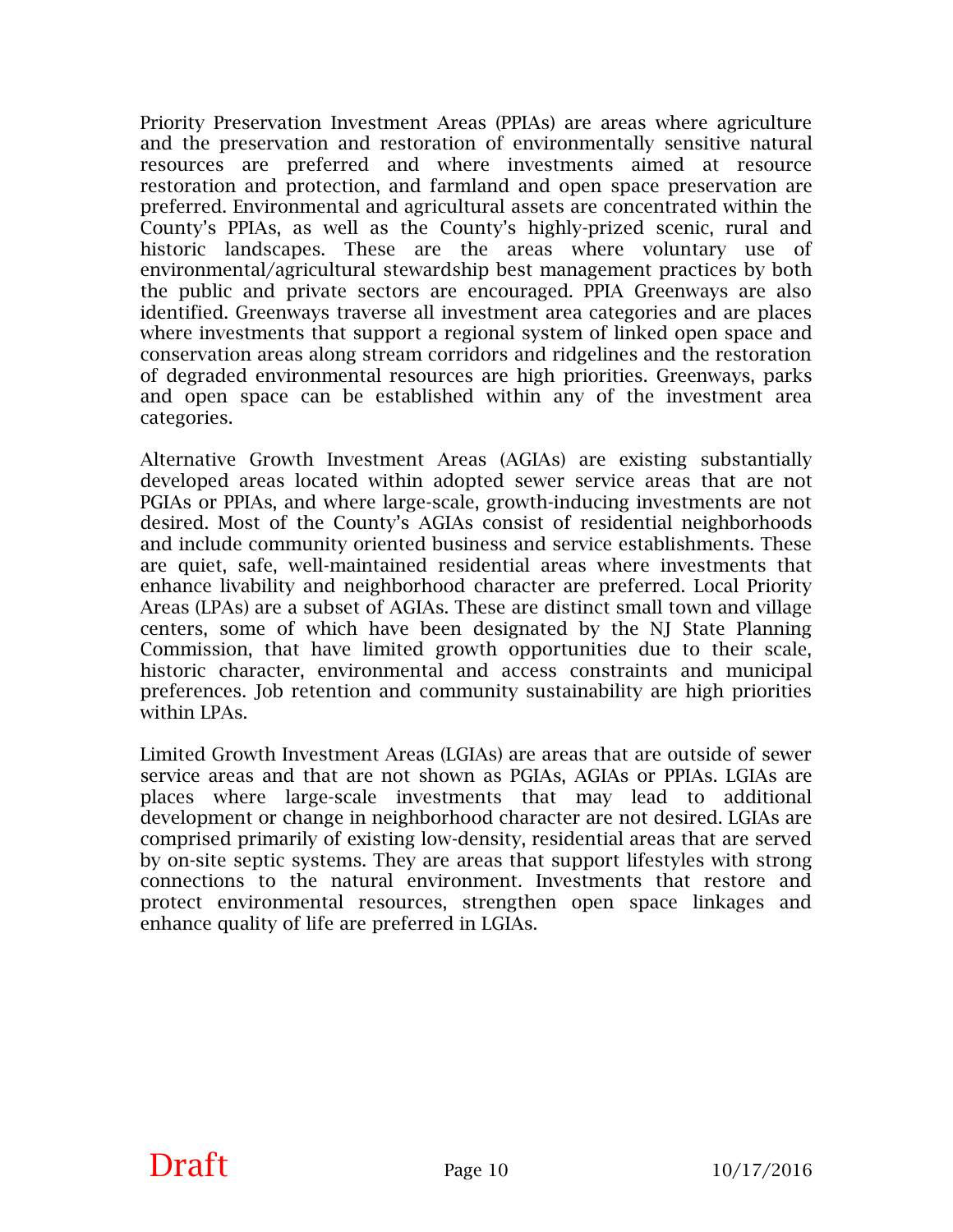The County Investment Framework will provide the platform for the updated County Strategic Plan's Guiding Principles, Objectives and Implementation Agenda. Both the County Investment Framework and associated GIS-based Asset maps and datasets will be updated on a regular basis to reflect new land use and preservation goals, priorities and opportunities. New criteria for informing land use and preservation investment decisions and that enhance the County Investment Framework will be developed and added when appropriate. Municipalities can request site-specific amendments to the County Investment Framework at any time, which will be evaluated using the previously established criteria-based approach. Business profiles and infrastructure assessments will be developed and marketing and investment strategies provided for PGIAs; and land stewardship best practice case studies will be compiled as PPIA implementation models for use countywide.

The entire Borough is a PGIA, therefore, this Redevelopment Plan is consistent with the PGIA designation.

#### **B. Somerset County Master Plan Reexamination Report**

The Somerset County Master Plan Reexamination Report was prepared in 1998. The Somerset County Master Plan was adopted by the Somerset County Planning Board on June 29, 1987. The reexamination of the Master Plan was conducted in 1998 to facilitate a formal review of the Somerset County Master Plan and the various elements of the Master Plan. The Somerset County Master Plan Reexamination Report stated a number of recommendations regarding land use. The recommendations are as follows:

- 1. The development and implementation of a countywide transfer of development rights program to facilitate the re-direction of growth from the environs to centers. The County Planning Board should assist communities to develop land use and zoning policies that reduce development pressure in agricultural and rural areas through the use of development transfer techniques from the environs to centers.
- 2. County programs and initiatives should encourage and support the development of comprehensive or "Vision" plans for all centers pursuant to Center Designation and/or Plan Endorsement by the State Planning Commission. The County Planning Board should continue its support of the Regional Center Planning Process, and facilitate the development of a comprehensive regional center plan. As a first step, the County Planning Board should aid in the development of expanded opportunities for public participation in the regional center planning process and continue to facilitate the Regional Center Design Initiative, being pursued in 1999. Successful local partnerships between developers, multiple levels of government, citizens, special interest groups and non-profits

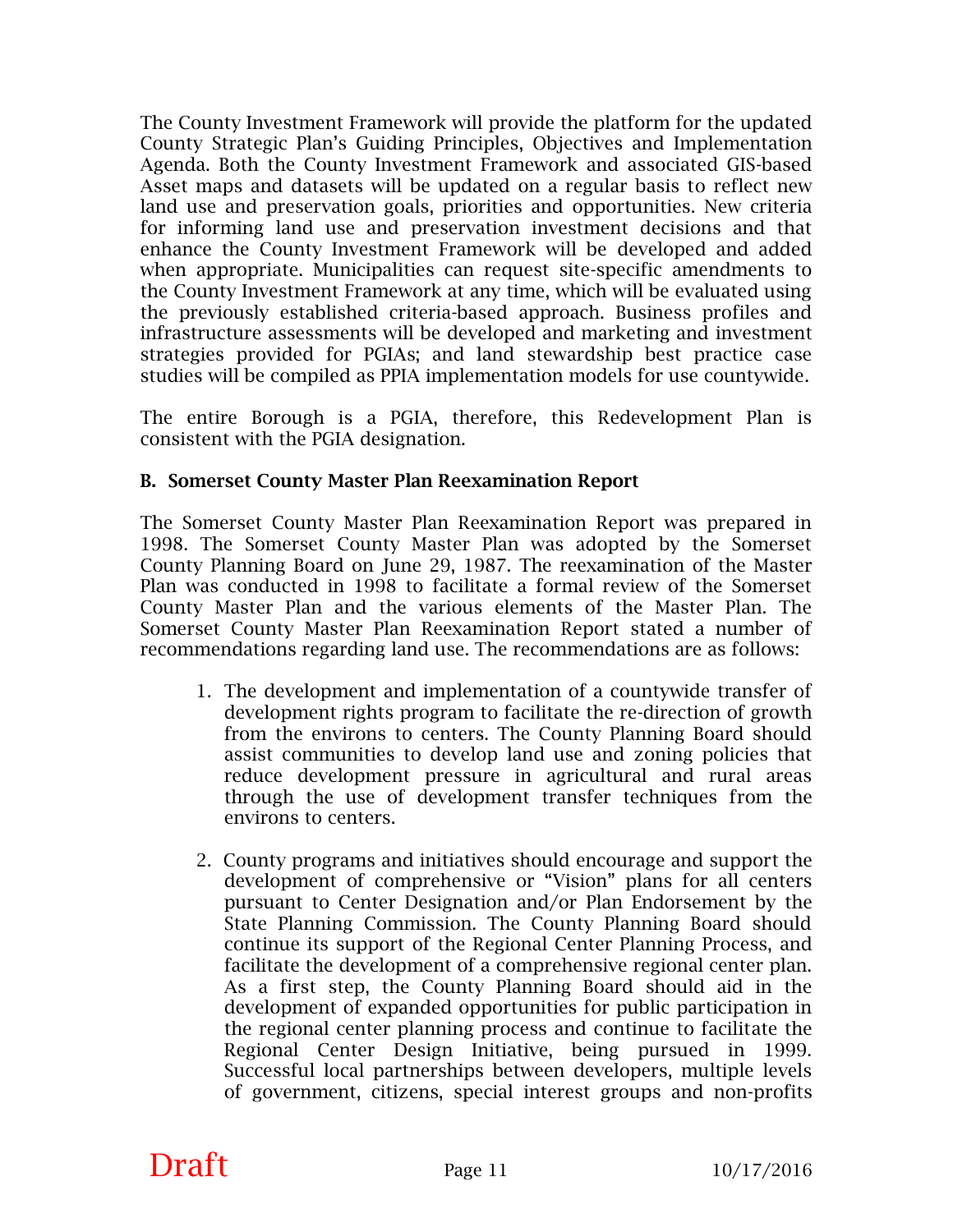should be publicized, as well as successful local grass roots, community based approaches to area or site specific development and redevelopment. Comprehensive center plans should give special attention to identifying areas for incremental infill and redevelopment and the expansion, upgrade and/or improvement of existing infrastructure improvements necessary to accommodate said development. Targeted uses for these sites, as well as the programs, partnerships and financial resources needed to implement the plan should be identified. The plan should also address social service, quality of life and other community revitalization concerns.

- 3. County capital and infrastructure improvements, various county funding programs and activities should be prioritized so as to serve as incentives/rewards for municipalities who adopt ordinances, plans and strategies which result in the re-direction of growth form the rural area to centers, promote brownfield redevelopment and the retrofit of suburban sprawl areas and other countywide planning objectives. The County Economic Development Incentive Program (EDIP)is an example of how county funds have been directed to six older boroughs and two Census Tracts in Franklin Township to enhance local economies (the EDIP is no longer being used).
- 4. A greater residential component in the majority of the core areas to make them more town or village-like should be adopted. The County Planning Board should work with municipalities to identify appropriate retrofit areas in the County Master Plan. The County Planning Board should support the institutionalization of state and local plans, policies and capital improvement program that facilitate the retrofit of appropriate suburban sprawl areas and increase the growth capacities of existing centers. The application of neo-traditional town planning concepts to new development as well as suburban retrofit areas should be strongly encouraged through the County Master Plan.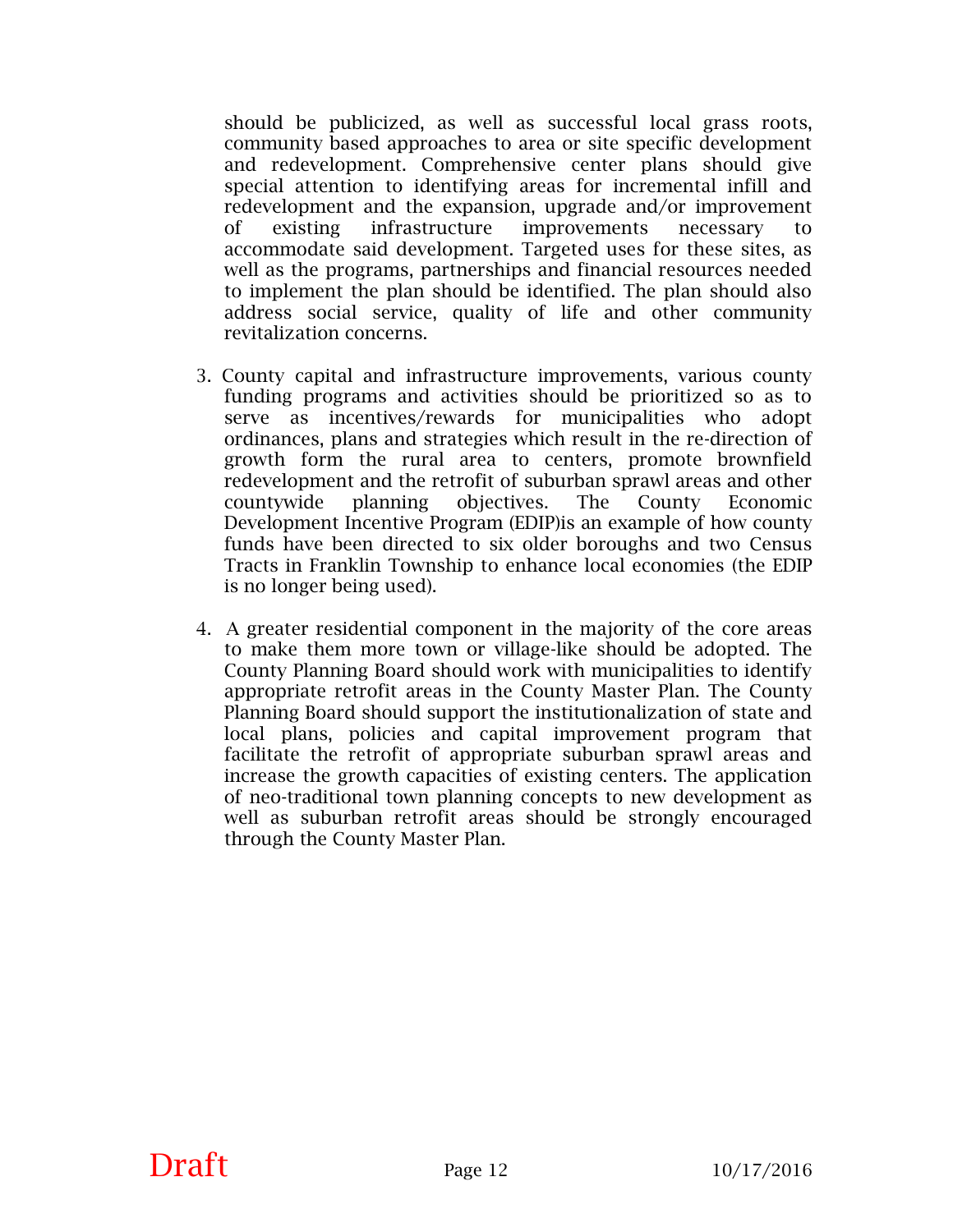5. The regional land use framework should be strengthened to encourage the appropriate distribution of growth amongst centers. Land development in centers should be consistent with the type of center, planning area and corridor within which it is located pursuant to the State Plan, so as to minimize deleterious competition amongst places, maximize regional infrastructure systems, avoid congestion on roadways with capacity constraints, and protect the environment and quality of life countywide. For example, regionally oriented retail centers should be concentrated with the regional center, with direct access to interstate highways and mass transit; convenience shopping and day care centers should be located in village core areas.

This Redevelopment Plan is within a regional center and includes brownfields and infill areas. The Plan incorporates areas designated for compact, energy development and employs smart growth principals. The Plan is consistent with the recommendations of the Somerset County Master Plan Reexamination Report pertaining to the regional center.

#### **C. Somerset County Regional Center Strategic Master Plan**

The Somerset County Regional Center Strategic Master Plan was prepared in 2006 and lays out the next steps for the "Bridgewater Core" (Somerville Borough, Raritan Borough and a portion of Bridgewater Township) necessary to achieve the Regional Center Vision. The Plan recommends redevelopment that occurs in accordance with the following principles:

- 1. Encourage economic development and desirable reuse of former brownfield sites through redevelopment.
- 2. Ensure that redevelopment areas, whenever possible, are tied closely to the fabric of existing downtowns and Main Street areas.
- 3. Provide public access through each redevelopment area and connections to all greenways and open space.
- 4. Ensure that redevelopment planning takes into account the community context of each site and provides connections to the surrounding neighborhood.

This Redevelopment Plan encourages economic development and desirable reuse of properties fronting on Gaston and Union Avenues (i.e. Route 28) that is focused to act as a service for the surrounding neighborhood. The Redevelopment Plan embraces the above stated principals (where applicable) of the Somerset County Regional Center Strategic Master Plan.

# **Draft** Page 13  $10/17/2016$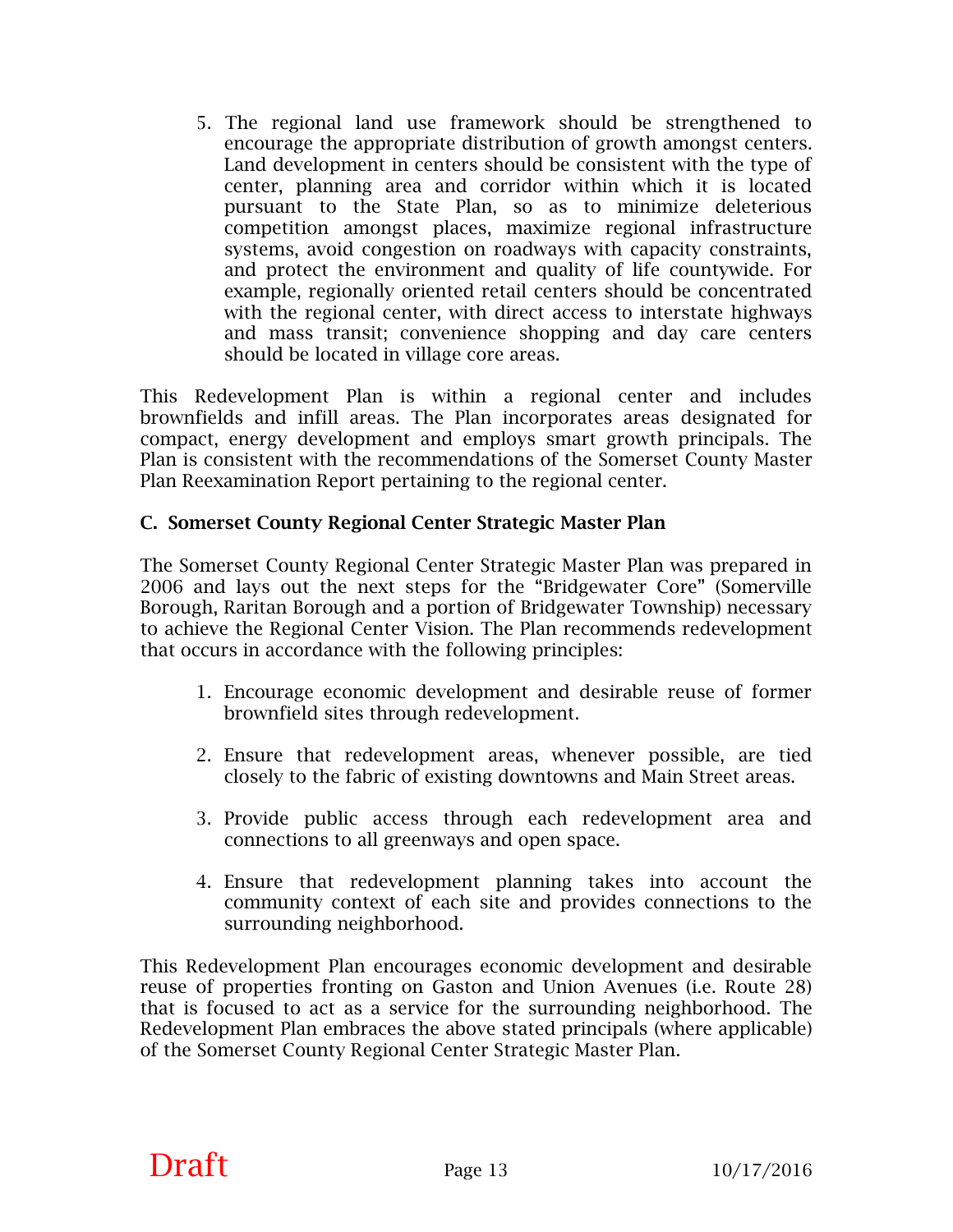#### **VIII. Relationship to Plans of Adjacent Municipalities**

The Gaston Avenue Redevelopment area is not located adjacent to other municipalities. The closest municipality, Bridgewater Township, is over 1,400 feet away from the nearest portion of the redevelopment area. Given the small scale/boutique nature of the Redevelopment plan, which provides more flexibility of the existing B-4 zoning, the Redevelopment plan will not measurably impact Bridgewater Township

#### **IX. Relationship to the State Development and Redevelopment Plan**

The State Planning Act requires the State Planning Commission to adopt a State Development & Redevelopment Plan. The State Strategic Plan is the revision to the 2001 State Development & Redevelopment Plan and sets forth a vision for the future of NJ along with strategies to achieve that vision. As of the date of this redevelopment plan revision the State Strategic Plan (SSP) is in draft form. Since all of Somerville is within a Priority Growth Investment Area (PGIA), the Redevelopment Plan is consistent with the goals and objectives of the SSP. Since the SSP is not adopted the relationship to the 2001 SDRP is herein discussed.

The NJ State Planning Act, adopted in 1986, created the NJ State Planning Commission and required the Commission to prepare the State Development and Redevelopment Plan (SDRP). The SDRP is to be revised and readopted every three years through a process called "cross acceptance". The initial SDRP was adopted in 1992 in which the Borough of Somerville was designated as Metropolitan Planning Area (PA1). The SDRP was last updated in 2001. The criteria for Metropolitan Planning Area- PA1 are as follows:

- 1. Densities of more than 1,000 persons per square mile;
- 2. Existing public water and sewer systems, or with physical accessibility to said system, and with access to public transit systems;
- 3. Adjacent to the Suburban Planning Area;
- 4. Land area greater than one square mile;
- 5. A population of not less than 25,000 people or areas totally surrounded by land meeting the criteria of a PA1, are geographically interrelated with the Metropolitan Planning Area and meet the intent of that Planning Area.

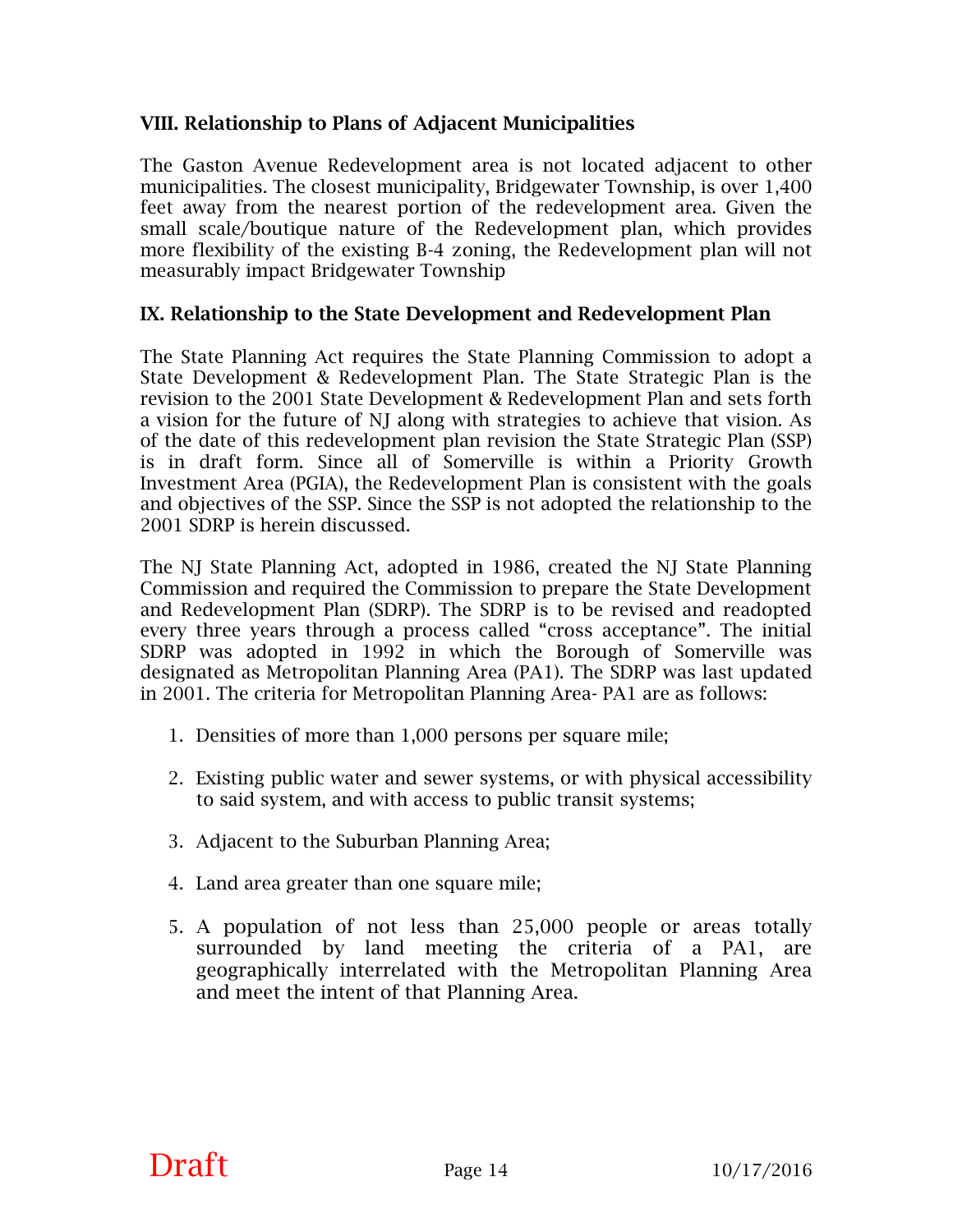The goals of the Metropolitan Planning Area (PA1), as stated on page 186 of the 2001 SDRF, are as follows:

- 1. Provide for much of the state's future redevelopment;
- 2. Revitalize cities and towns;
- 3. Promote growth in compact forms;
- 4. Stabilize older suburbs;
- 5. Redesign areas of sprawl; and
- 6. Protect the character of existing stable communities.

The redevelopment plan is consistent with all of these goals.

The SDRP identifies the following policy objectives for the Metropolitan Planning Area (PA1):

1. Land Use: Promote redevelopment and development in cores and neighborhoods of centers and in nodes that have been identified through cooperative regional planning efforts. Promote diversification of land uses, including housing where appropriate, in single-use developments and enhance their linkages to the rest of the community. Ensure efficient and beneficial utilization of scarce land resources throughout the Planning Area to strengthen its existing diversified and compact nature.

*This redevelopment plan promotes redevelopment in PA1, which has been identified as such by a cooperative regional planning effort, since Somerville, Raritan and a portion of Bridgewater have been designated as a regional center by the State Planning Commission. This redevelopment plan also recognizes and promotes the diversification of land uses within the Regional Center*.

2. Housing: Provide a full range of housing choices through redevelopment, new construction, rehabilitation, adaptive reuse of nonresidential buildings, and the introduction of new housing into appropriate nonresidential settings. Preserve the existing housing stock through maintenance, rehabilitation and flexible regulation.

*This redevelopment plan is consistent with the SDRP's housing policy. The redevelopment plan provides a range of housing choices, including townhouses, and apartments.* 

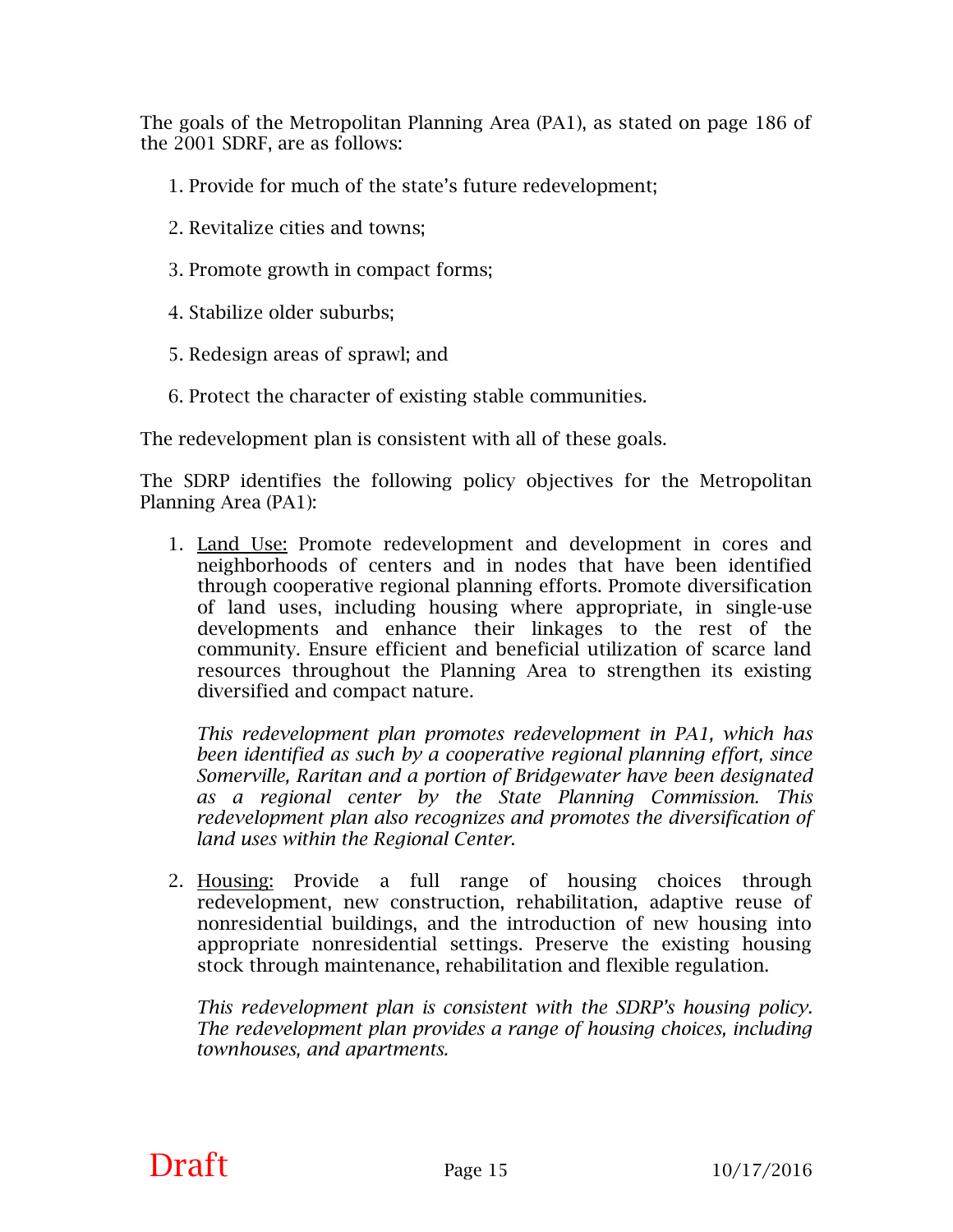3. Economic Development: Promote economic development by encouraging strategic land assembly, site preparation and infill development, public/private partnerships and infrastructure improvements that support an identified role for the community within the regional marketplace. Encourage job training and other incentives to retain and attract businesses. Encourage private sector investment through supportive government regulations, policies and programs, including tax policies and expedited review of proposals that support appropriate redevelopment.

*This plan is consistent with this policy and provides a basis for creating public/private partnerships and infrastructure improvements.*

 4. Transportation: Maintain and enhance a transportation system that capitalizes on high-density settlement patterns by encouraging the use of public transit systems, walking and alternative modes of transportation to reduce automobile dependency, link Centers and Nodes, and create opportunities for transit oriented redevelopment. Facilitate efficient goods movement through strategic investments and intermodal linkages. Preserve and stabilize general aviation airports and, where appropriate, encourage community economic development and promote complementary uses for airport property such as business centers.

*Although not all of the above policies are relevant to Somerville, this redevelopment plan is consistent with most of the SDRP's transportation policy. The redevelopment plan encourages a higher density development pattern which, combined with the close proximity to the NJ Transit rail station and bus routes, will help to maintain and enhance the use of mass transit. The mix of housing and nonresidential uses in an urban environment, along with the streetscape improvements promoted by the plan, will help to encourage pedestrian activity.* 

5. Natural Resource Conservation: Reclaim environmentally damaged sites and mitigate future negative impacts, particularly to waterfronts, scenic vistas, wildlife habitats and to critical environmental sites, and Historic and Cultural Sites. Give special emphasis to improving air quality. Use open space to reinforce neighborhood and community identity, and protect natural linear systems, including regional systems that link to other Planning Areas.

*The redevelopment plan will promote the reclamation and better use of properties.*

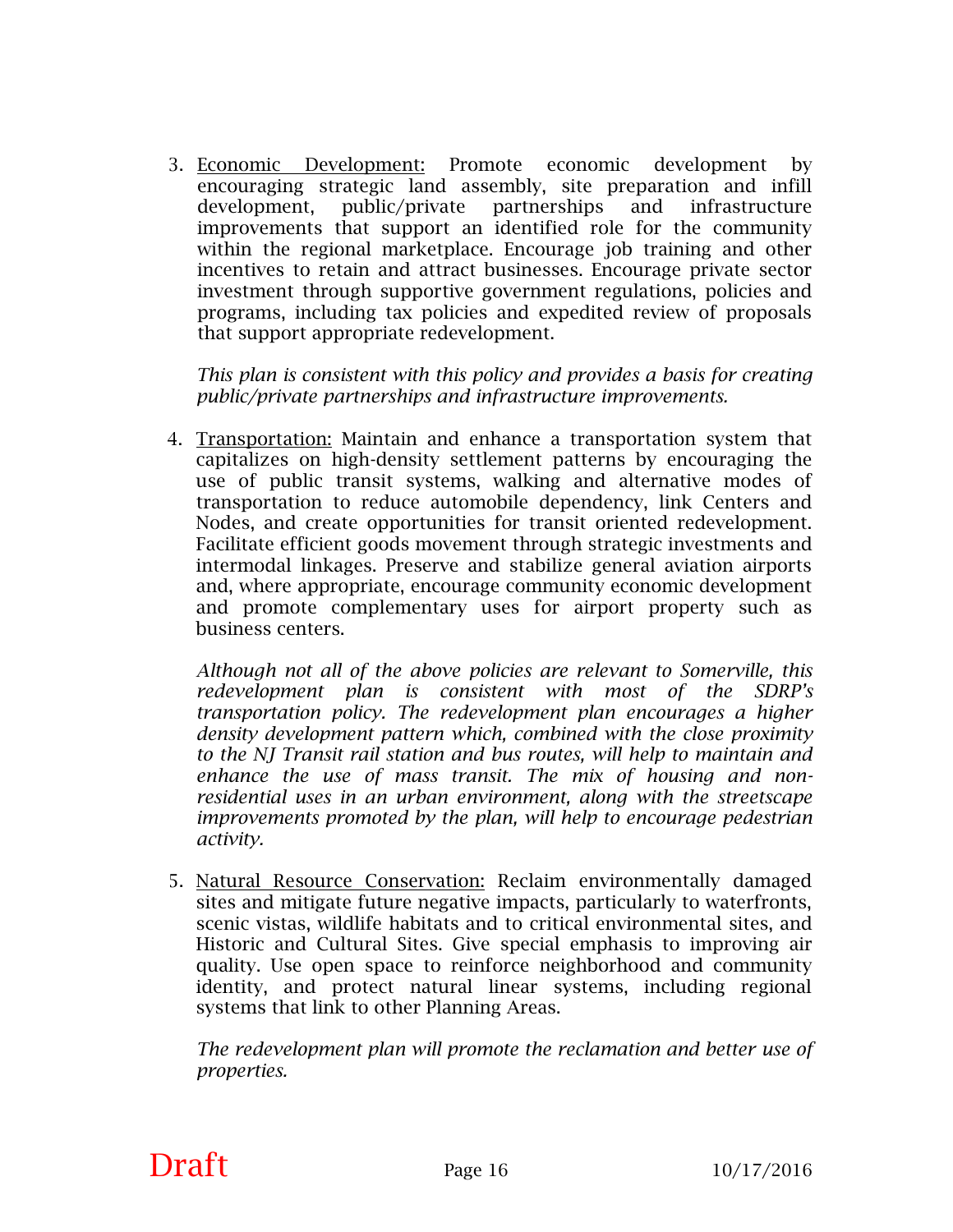6. Agriculture: Use development and redevelopment opportunities wherever appropriate and economically feasible, to meet the needs of the agricultural industry for intensive agricultural production, packaging and processing, value-added operations, marketing, exporting and other shipping. Provide opportunities for farms, greenhouses, farmers markets and community gardens.

*This redevelopment plan will help attract growth to the designated regional center, thereby reducing development pressure on agricultural lands within the center's environs. The plan also helps to expand local markets for agricultural products produced within the county, and for nearby agricultural tourism venues.* 

 7. Recreation: Provide maximum active and passive recreational opportunities and facilities at the neighborhood, local and regional levels by concentrating on the maintenance and rehabilitation of existing parks and open space while expanding and linking the system through redevelopment and reclamation projects.

*The redevelopment plan is properties fronting on either Gaston or Union Avenues (Route 28) and will not create recreational space. This objective is not applicable to this Redevelopment plan.* 

8. Redevelopment: Encourage redevelopment at intensities sufficient to support transit, a broad range of uses and efficient use of infrastructure. Promote design that enhances public safety, encourages pedestrian activity and reduces dependency on the automobile.

*The redevelopment plan is completely consistent with this policy as the density and compactness of the proposed development is consistent with an urban setting.*

9. Historic Preservation: Encourage the preservation and adaptive reuse of historic or significant buildings, Historic and Cultural Sites, neighborhoods and districts in ways that will not compromise either the historic resource or the area's ability to redevelop. Coordinate historic preservation with tourism efforts.

*Based on the research performed as part of preparing this plan, no historic or architecturally significant buildings or cultural sites were identified within the redevelopment area. Furthermore, no historic or cultural resources in the vicinity of the redevelopment area will be compromised by this plan, thus the plan is consistent with this policy.*

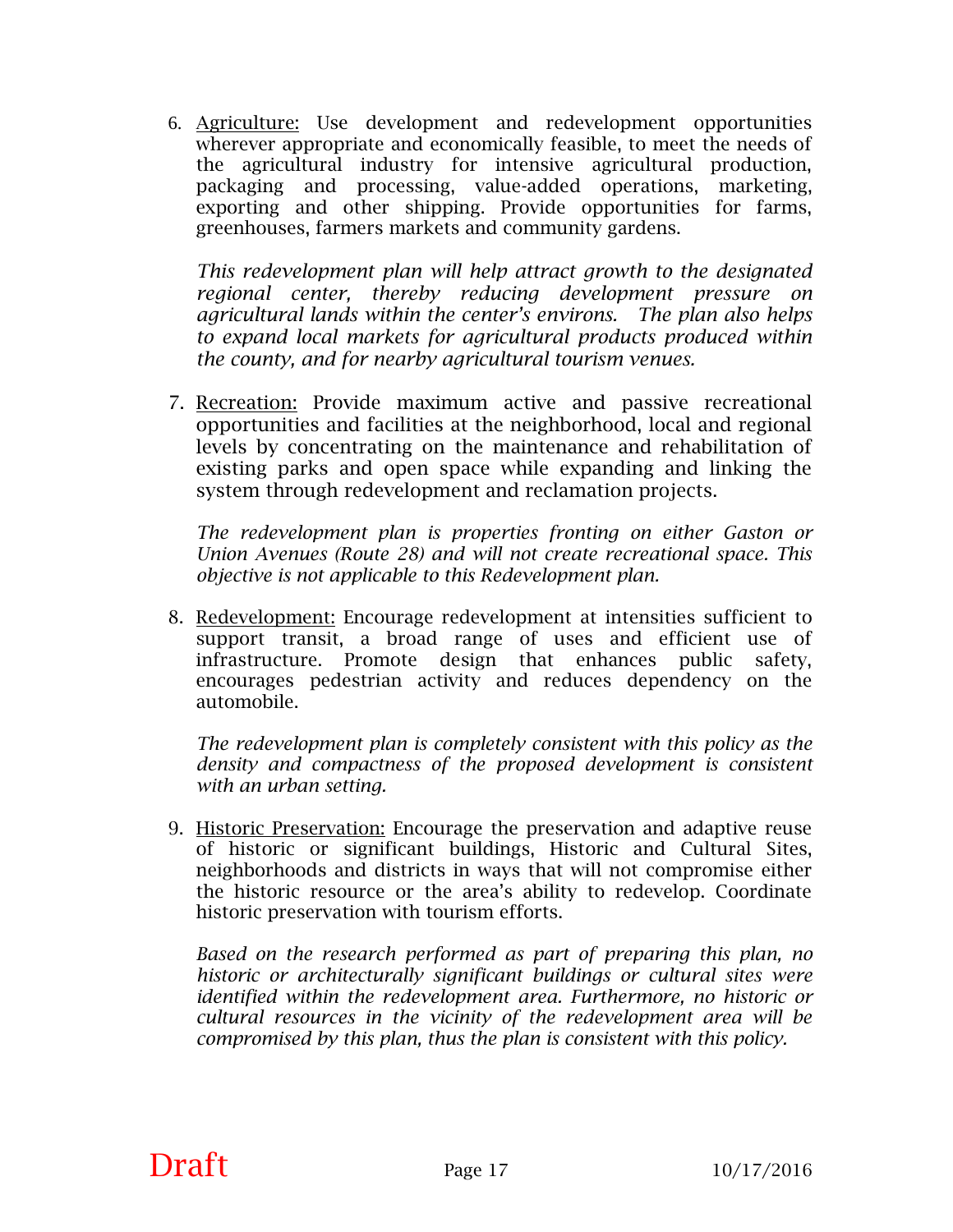10.Public Facilities and Services: Complete, repair or replace existing infrastructure systems to eliminate deficiencies and provide capacity for sustainable development and redevelopment in the region. Encourage the concentration of public facilities and services in Centers and Cores.

*The redevelopment plan is consistent with this policy as the existing infrastructure will be upgraded (as needed) to provide capacity for the redevelopment located within a Regional Center.* 

11.Intergovernmental Coordination: Regionalize as many public services as is feasible and economical to enhance the cost-effective delivery of those services. Establish multi-jurisdictional policy and planning entities to guide the efforts of state, county and municipal governments to ensure compatible and coordinated redevelopment.

*The Somerset Regional Center Strategic Master Plan is a multijurisdictional plan that was completed for all three of the regional center municipalities (Somerville Borough, Raritan Borough and a portion of Bridgewater Township) and encompasses this redevelopment area. Development of this plan involved extensive and ongoing communication and coordination with the Regional Center Partnership, the non-profit entity comprised of representatives of each of the three municipalities, which oversees the development and implementation of the Somerset Regional Center Strategic Master Plan. One of the core principals of the Somerset Regional Center Strategic Master Plan is communication and coordination of planning efforts between the three towns. Therefore, this plan is consistent with the intent of this policy.* 

#### **Regional Center Designation**

In May, 1996, the Boroughs of Somerville and Raritan and an adjacent portion of Bridgewater Township were designated a regional center by the State Planning Commission. This redevelopment area is located within the Somerset Regional Center. Regional Centers are defined, (on page 241 of the SDRP) as the follows:

- 1. It functions as the focal point for the economic, social and cultural activities of its region, with a compact, mixed-use (for example, commercial, office, industrial, public) Core and neighborhoods offering a wide variety of housing types;
- 2. It has access to existing or planned infrastructure sufficient to serve projected growth;

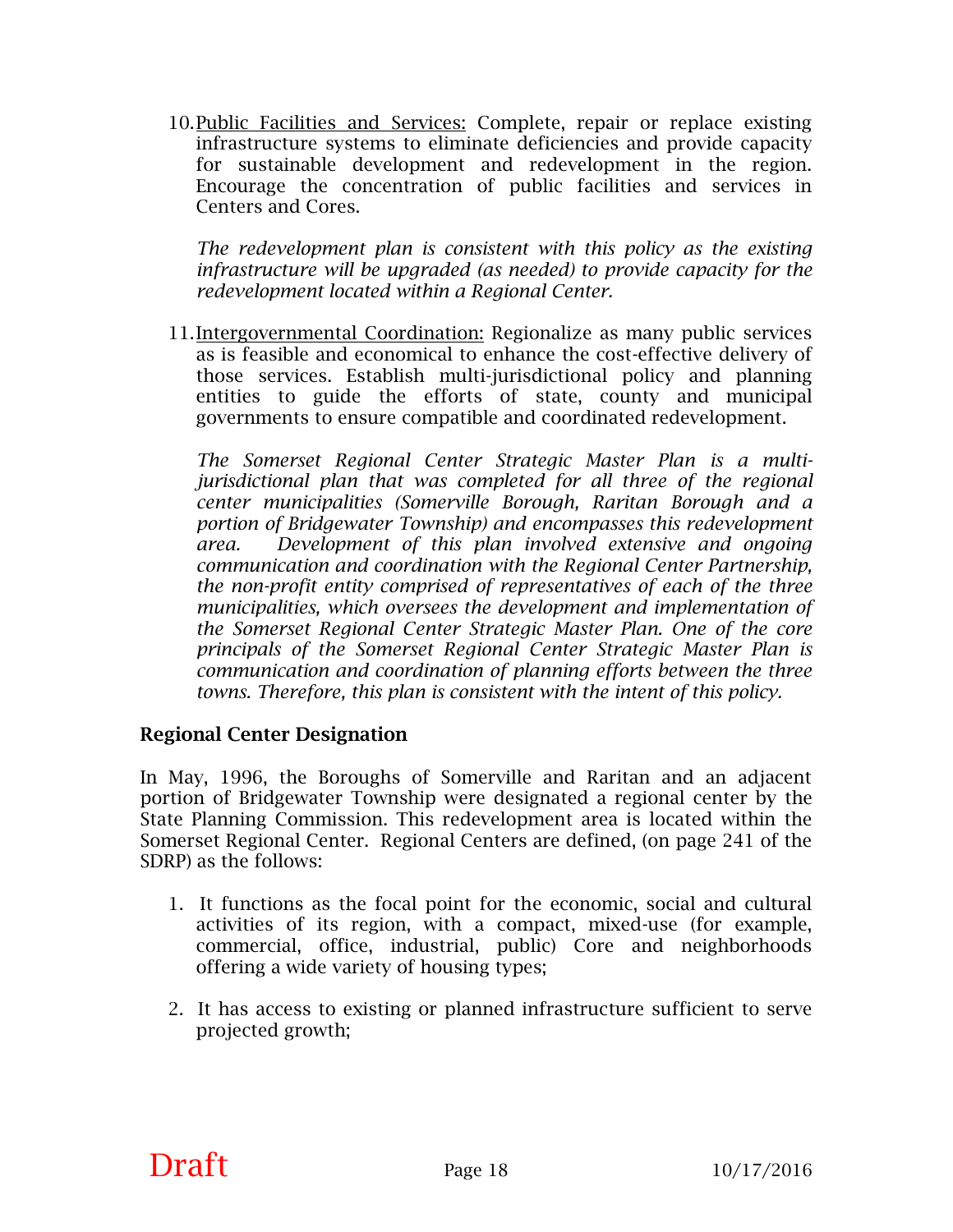- 3. It has, within the Center Boundary, an existing (or planned) population of more than 10,000 people in Metropolitan and Suburban Planning Areas;
- 4. It has (or is planned to have) a gross population density of approximately 5,000 persons per square mile excluding water bodies (or approximately three dwelling units per acre) or more within the Center Boundary;
- 5. It has (or is planned to have) within the Center Boundary, an employment base of more then 10,000 jobs in Metropolitan and Suburban Planning Areas;
- 6. It is near a major public transportation terminal, arterial intersection or interstate interchange capable of serving as the hub for two or more modes of transportation; and
- 7. It has a land area of one (1) to ten (10) square miles.

A Regional Center is a mix of residential, commercial and public uses serving a large surrounding area and developed at an intensity that makes public transportation feasible. Centers are the location where much of the growth in New Jersey will occur. "Centers promote community, protect the environment, provide cultural and aesthetic experiences and offer residents a superior quality of life" (SDRP, page 230). This redevelopment plan accomplishes these goals.

#### **X. Gaston Avenue Redevelopment Plan Existing Conditions**

#### **A. Existing Conditions in the Project Area**

All the properties comprising the Gaston Avenue Redevelopment Area border on Route 28 (Gaston or Union Avenue). The existing condition of each parcel is as follows:

1. Block 43, Lot 1.01

The parcel consists of a RiteAid Pharmacy which is located at the southeast corner of North Gaston and Union Avenue. The RiteAid Pharmacy received approval from the Board of Adjustment approximately 17 years ago and the existing structures located onsite were demolished to install the single story RiteAid building. The front entrance to the building faces Union Avenue and onsite parking is located between the building and Union Avenue.

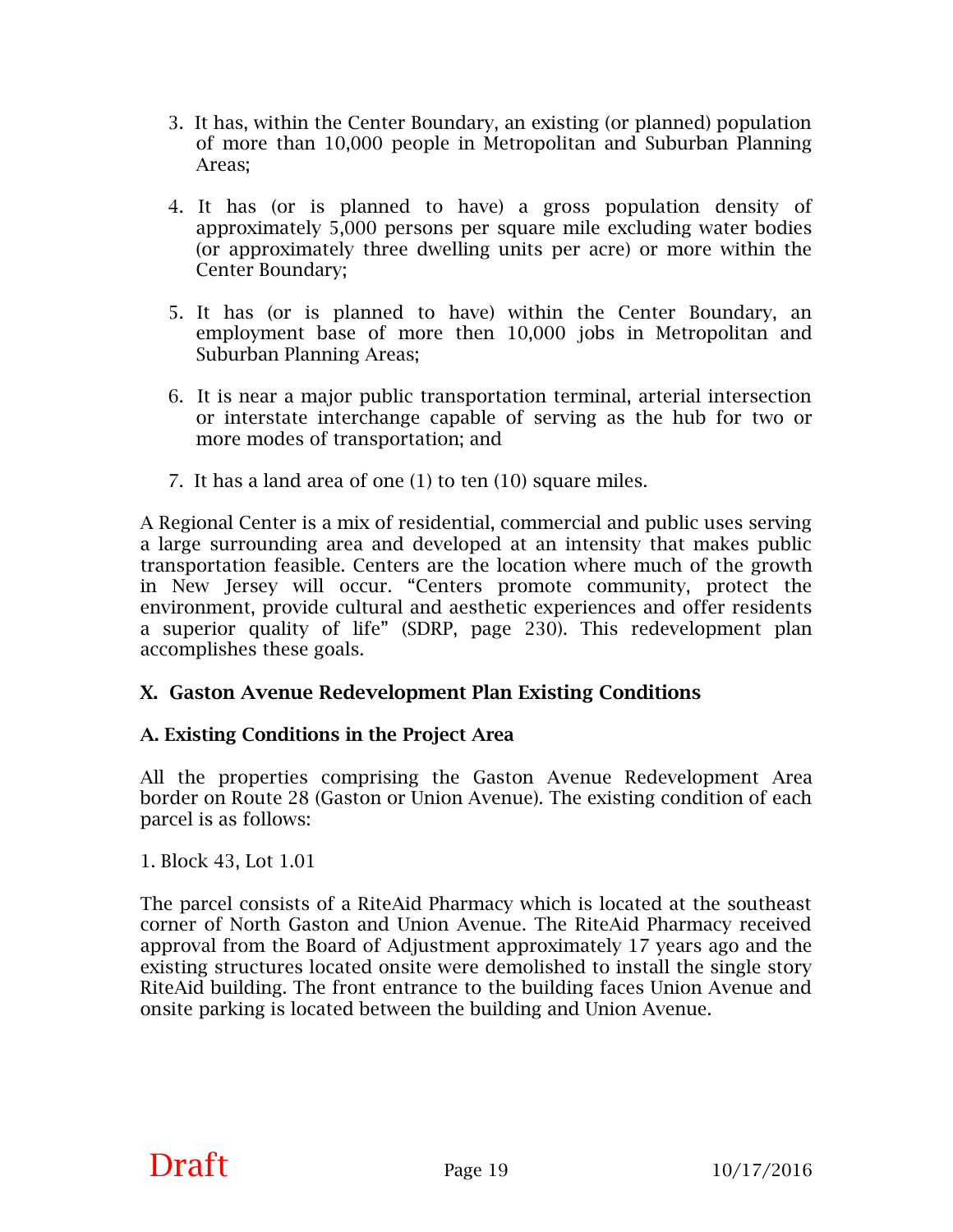2. Block 43, Lot 8.

The property is located at the northeast corner of North Gaston Avenue and Reimer Street and consists of single story building containing three storefronts. Only one storefront is currently occupied; a hair salon, which is located in the middle storefront. A dry cleaner was located in the southern most storefront but recently moved out. Onsite parking exists in the rear of the site, behind the building and is accessed from Reimer Street.

3. Block 43, Lot 24

This parcel consists of a 2.5 story American Foursquare style single family dwelling with a wrap-around porch, façade consists of clapboard siding, that fronts on Eastern Avenue. The dwelling is over 70 years old. A detached garage is located in the rear of the property.

4. Block 43, Lot 26

The property consists of a 2.5 story American Foursquare style single family dwelling that fronts on Union Avenue. The dwelling is over 70 years old, has a cedar shake façade, and is located to the west of Lot 24.

5. Block 43, Lot 27

The Lot consists of a of a 2.5 story American Foursquare style single family dwelling that fronts on Union Avenue. The dwelling is over 70 years old, has a vinyl siding, and is located to the west of Lot 26.

6. Block 43, Lot 28

A 2.5 story American Foursquare style single family dwelling is located on this lot. The dwelling faces Union Avenue, is over 70 years old, and has a painted cedar shake façade. The parcel is located to the west of Lot 27.

7. Block 43, Lot 29

This parcel consists of a 2.5 story American Foursquare style single family dwelling. The façade consists of vinyl siding, the dwelling is over 70 years old, fronts Eastern Avenue and is located to the west of Lot 28.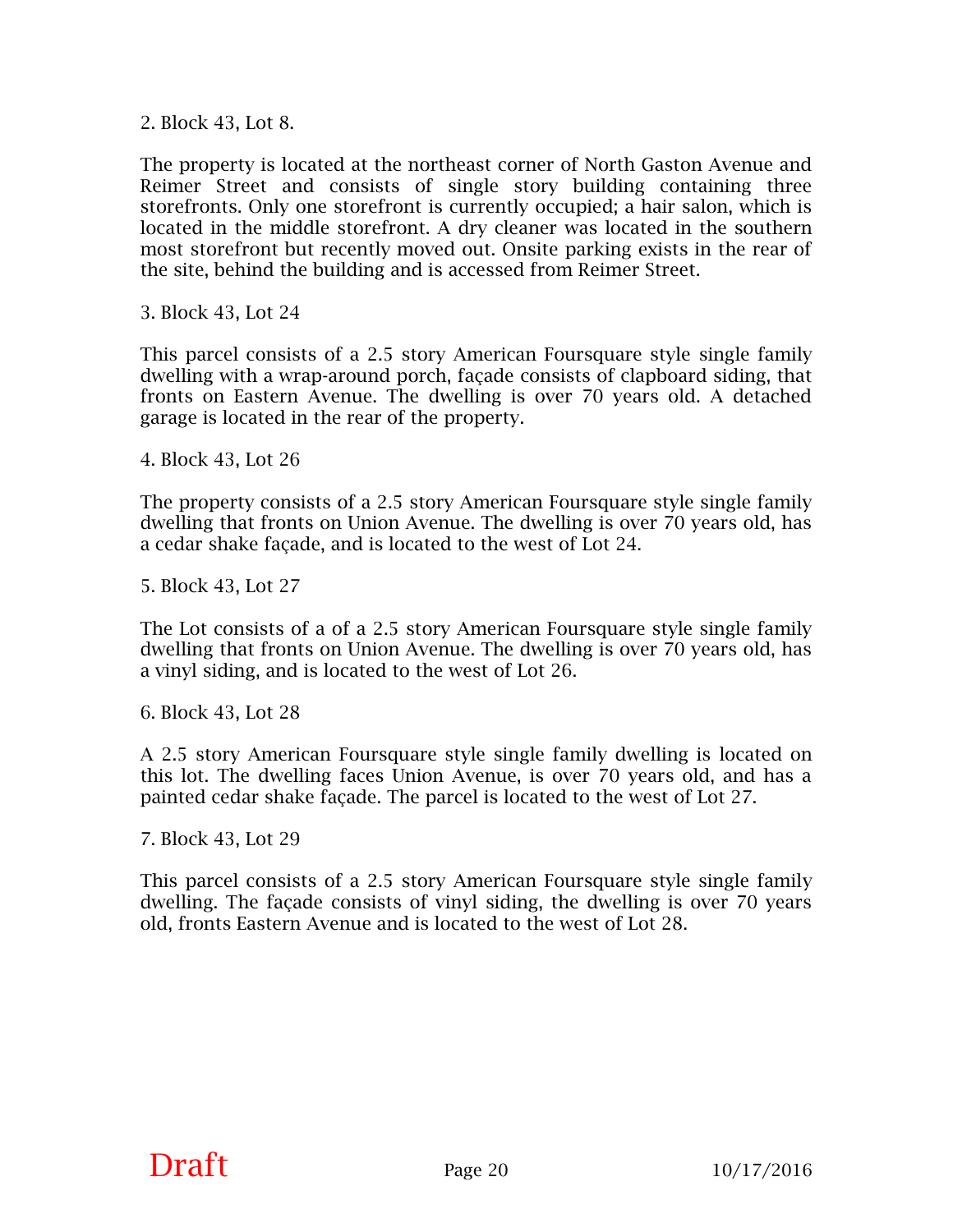8. Block 43, Lot 30

The Lot consists of a 2.5 story American Foursquare style single family dwelling. The façade consists of wood clapboard siding, the dwelling is over 70 years old, fronts Eastern Avenue and is located to the west of Lot 30. A detached garage is located in the rear of the property.

9. Block 43, Lot 31

A 2.5 story American Foursquare style single family dwelling is located on this lot. The dwelling faces Union Avenue, is over 70 years old, and has a vinyl siding façade. The parcel is located to the west of Lot 30.

10. Block 44, Lot 1

The property is located at the southeast corner of North Gaston Avenue and Reimer Street and consists of 2.5 story building containing with a hair salon located on the first floor. The building fronts Reimer Street and an apartment is located on the  $2<sup>nd</sup>$  floor. Onsite parking exists in the eastern side of the lot (between the building and the property line) and the parking lot is accessed from Reimer Street. The American Foursquare style building that is over 70 years old appears to be a residential dwelling that was converted to retail ground floor use. An apartment is located on the  $2<sup>nd</sup>$ floor.

11. Block 44, Lot 2

The Lot consists of a 1.5 story single family residence, Cape Cod style home with a single story addition added to the front. The façade of the single story front addition consists of T1-11 painted paneling. The dormer on the  $2<sup>nd</sup>$ floor has vinyl siding. The dwelling appears to be over 70 years old and is located along the southern border with Lot 1.

12. Block 44, Lot 3

A 2.5 story American Foursquare style single family dwelling is located on this lot. The dwelling faces North Gaston Avenue, is over 70 years old, and has a painted cedar shake façade. The parcel is located to the south of Lot 2.

13. Block 44, Lot 4

This parcel consists of a 2.5 story single family American Foursquare style single family dwelling. The dwelling faces North Gaston Avenue, is over 70 years old, and has vinyl and/or aluminum façade. The lot is located to the south of Lot 4.

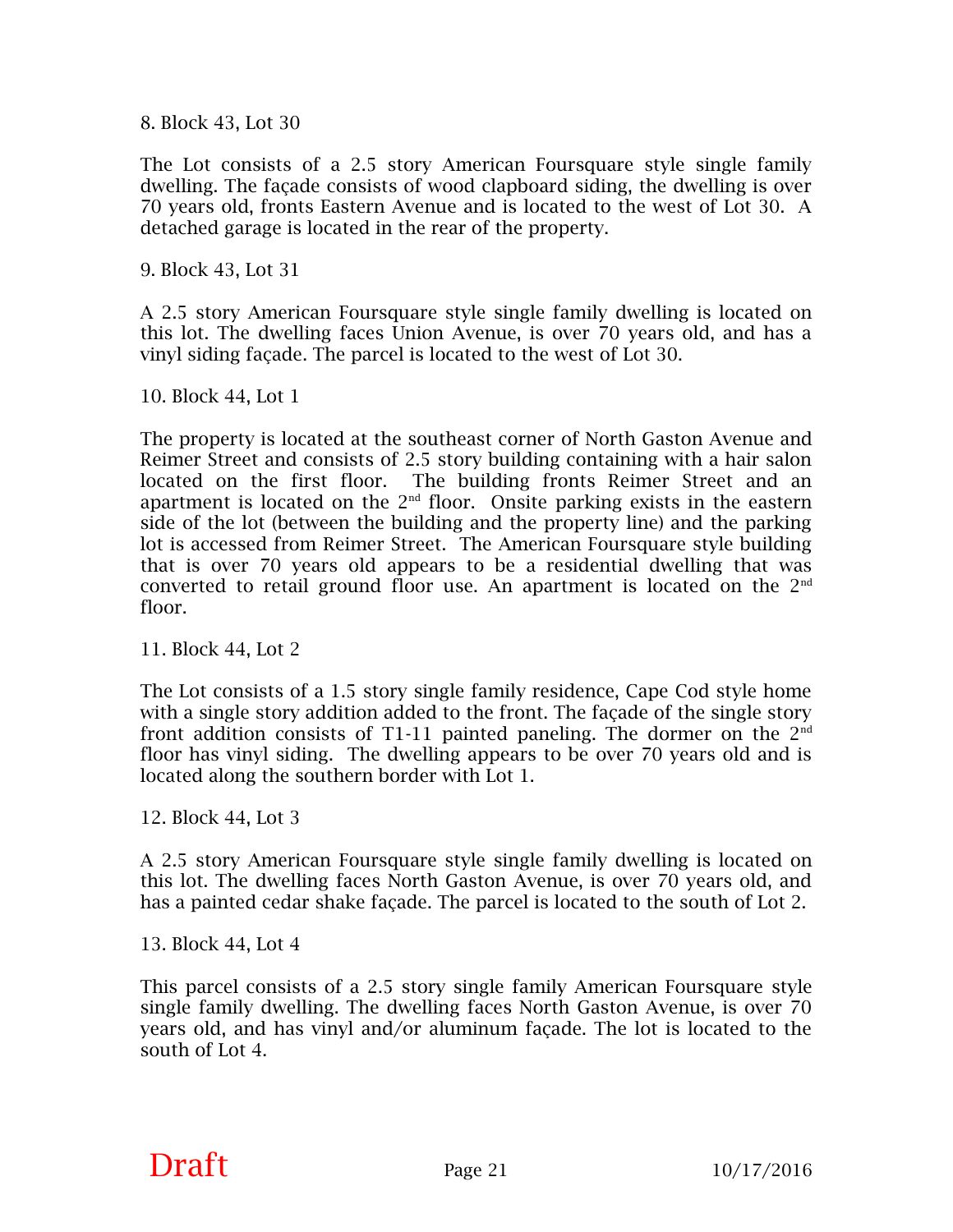14. Block 44, Lot 5.01

A two story building exits on this Lot. The first story of the building consists of a florist, bodega style convenience store, an entrance to the  $2<sup>nd</sup>$  floor and a garage door. An apartment is located on the  $2<sup>nd</sup>$  floor and the garage is accessed by the apartment (the florist and bodega cannot access the garage). The site contains a few onsite parking spaces along the southern boundary with Lot 5. The onsite parking can accommodate two or three vehicles. The age of the structure cannot be determined based upon the architectural style of the building, however, based upon the layout and design of the storefronts; it appears that the building is over 70 years old.

15. Block 44, Lot 5

A pizzeria is located on this site. It appears that the building was once a 2.5 story single family residence that had a storefront addition added to the front façade. The style of the dwelling is American Craftsman with cedar shake façade. The addition is T1-11 plywood with commercial glazing. An Offsite parking lot exits in the side yard, along the northern property boundary with Lot 5.01. An apartment is located on the  $2<sup>nd</sup>$  floor. The property is located at the northeast corner of North Gaston Avenue and East Cliff Street.

16. Block 73, Lot 13.01

A 1.5 story funeral home was constructed on this lot in 2004. The Board of Adjustment granted approval of the use. The site contains an onsite parking lot which is located in the rear of lot. The building fronts on North Gaston Avenue and the lot is located at the southwest intersection of North Gaston Avenue and Bartine Street.

17. Block 73, Lot 16.02

In 2005/2006 the property received site plan approval from the Board of Adjustment to construct a bakery/coffee shop and a mixed use building consisting of retail storefronts on the  $1<sup>st</sup>$  floor and apartments located on the upper floors. As part of the approval three lots were consolidated to create Lot 16.02. The Lot currently contains three buildings; 1) a 2.5 story bakery; 2) drive thru bank; and, 3) a one story building last used as a funeral home. All three (3) buildings are vacant. The funeral home was last occupied in 2004 and the tenant moved out of the building and into the newly constructed funeral home on Lot 13.01 (in 2004). The bakery ceased operations in 2012 and the drive thru has not been occupied for well over a decade. The bakery building is over 70 years old and the age of the drive thru bank and one story building last used as a funeral home are over 30 years old.

### **Draft** Page 22  $10/17/2016$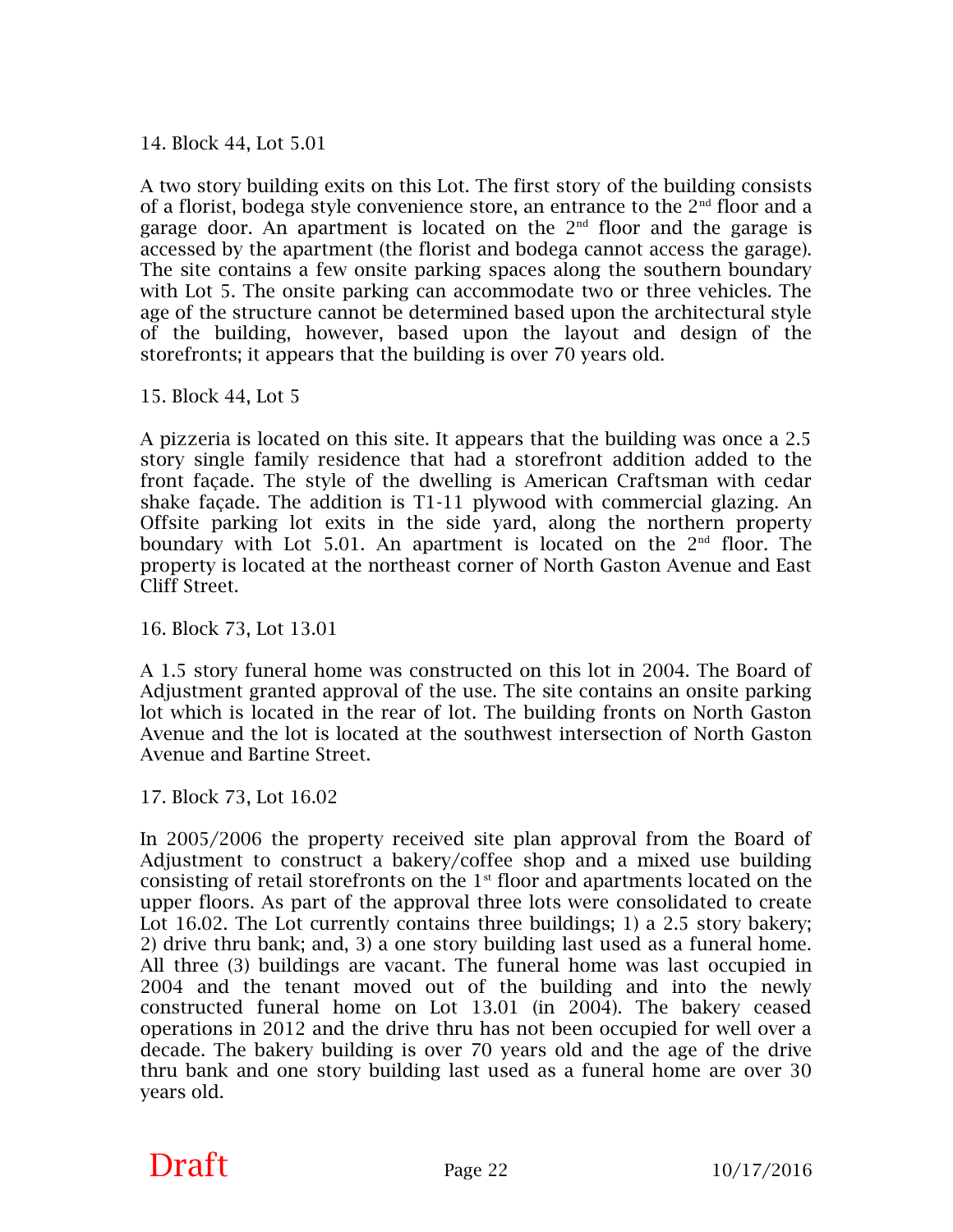18. Block 74, Lot 1

A four (4) family apartment building is located on this lot and lot contains onsite parking, which is located in the rear of the property, behind the building. The façade consists of vinyl siding and the style of the building is American Foursquare. The building is over 70 years old.

19. Block 74, Lot 2

This property contains a 2.5 story building that received approval from the Planning Board to be used a medical office for a doctor. The site has onsite parking located in the rear and it appears that a single story front addition was added to the American Foursquare style building. The  $1<sup>st</sup>$  floor additional facing the North Gaston Avenue consists of brick veneer and commercial windows. The reminder of the building consists of vinyl siding. The building has been vacant for a number of years and building as only used for a short time as a medical office. Prior to the Planning Board approval of the medical office in 2009, the building was vacant. The parking lot is shared with Lot 3.

20. Bock 74, Lot 3

The site contains a 2 story building that is currently being used as a restaurant. As mentioned above, the site has parking lot that is jointly shared with adjoining Lot 2. The site has been operated as a restaurant for well over a decade and within that time frame the names and cuisines of the restaurant has changed a few times. The occupancy of the building may be less than 50% over the last 6 years. The building façade consists of stucco and has a modern look. The building is greater than 60 years old.

21. Block 74, Lot 17.01

The site received site plan and subdivision approval in 2006 by the Board of Adjustment. The existing one story building was renovated a small portion the building demolished. The building now contains four (4) retail storefronts which three of the storefronts are occupied. The storefronts are occupied with a bike shop, custom glass installer and pizzeria. The building was constructed greater than 80 years ago (based on review of historic aerials). The façade consist of EIFS and the site contains onsite parking, which is located on western side of the lot.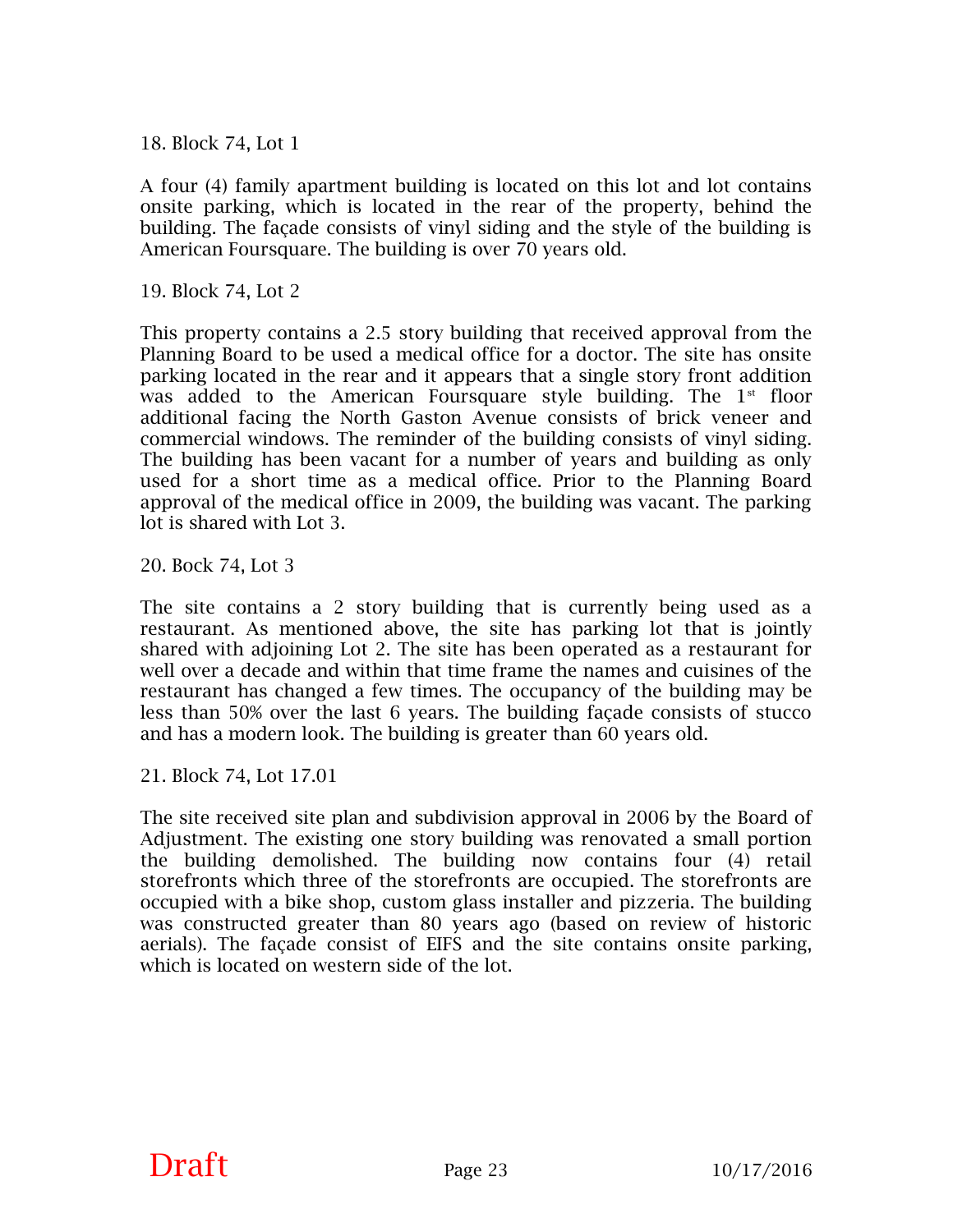22. Block 74, Lot 18

The lot contains a deli specializing in Indian food and has an apartment on the  $2<sup>nd</sup>$  floor. The apartment is currently not being occupied due code/framing issues. A onsite parking lot is located in the rear of the site and it appears that a two story front addition was added to the building to create a storefront. The building is greater than 60 years old and it may have been built prior to 1931 (the resolution of the 1931 aerial is poor and it appears that the building is present in 1931). The original building style was American Foursquare style with an aluminum/vinyl sided façade.

23. Block 81, Lot 1.01

The site is located at the northwest intersection of North Gaston Avenue and William Street and contains a 2.5 story single family dwelling with a three car detached garage. The Spanish Colonial house has a terra cotta roof, cement walls and is over 80 years old. The house fronts North Gaston Avenue and the garage fronts William Street.

24. Block 83, Lot 10

The parcel contains a 2.5 story building that is located at the northeast corner of North Gaston and Union Avenues. The building is a restaurant/bar and was recently renovated. The renovation was to the exterior and interior and including paving the parking lot and new landscaping. The  $2<sup>nd</sup>$  floor has an apartment and the building was built over 60 years ago. The main entrance to the restaurant is from North Gaston Avenue and the parking lot is located along the northern property line.

25. Block 83, Lot 11

The site was used as a gas station for decades but has been vacant for over 10 years. A few years ago the Planning Board conditionally approved the use of the property as an convenience store, but construction has not begun. The building is over 60 years old.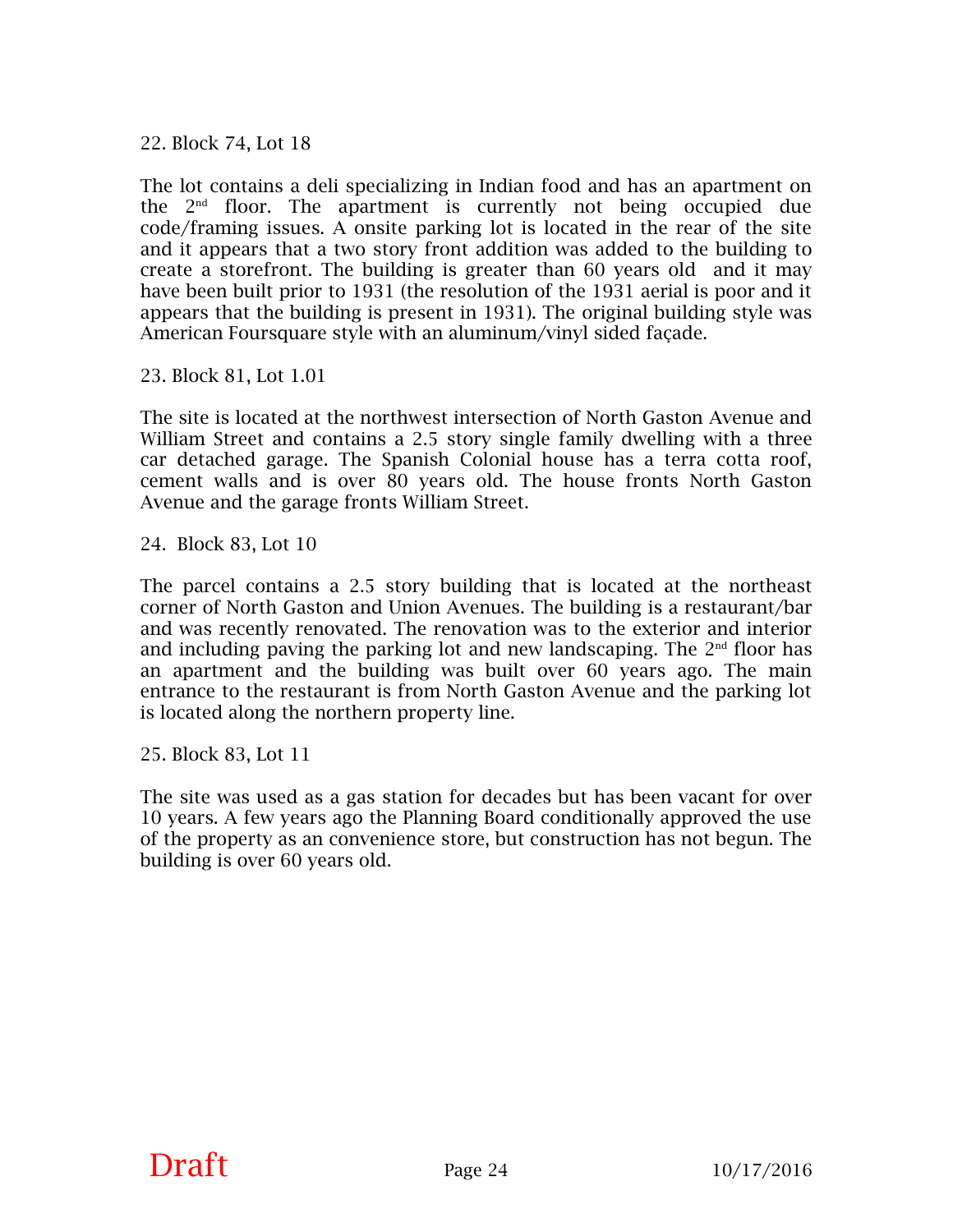26. Block 83.01, Lot 3

A strip shopping mall is located on this Lot. The lot is on the northeast corner of the intersection between Union Avenue and Roosevelt Place. The shopping mall has four storefronts facing Union Avenue, which are the following; 1) liquor store, 2) travel agency, 3) deli, and 4) dry cleaners. The building has two (2) tenant spaces facing Roosevelt Place, which are a Department of Motor Vehicles and a dance studio. The existing footprint of the building was constructed over 40 years ago. The site contains parking and the parking is located in the front yard, between the building and Union Avenue and Roosevelt Place.

#### **B. Environmental Constraints**

Environmental information regarding soil and/or groundwater contamination on each parcel is not currently available.

#### **C. Wetlands & Floodplains**

Cole and Associates, LLC have reviewed the revised FIRM (Flood Insurance Rate Map), community panel numbers 34035C0153E, 34035C0162E, 34035C0161E and based upon our review no portion of the redevelopment area is within a 500 year or 100 year flood plains. The revised FIRM was released (effective date of 9/28/07). The NJDEP Flood Hazard Area Rules were revised and became effective 11/5/07. Under the new rules, filling of the flood plain cannot be performed without removing fill or creating additional flood plain within the same watershed. The Raritan River is a NJDEP delineated stream and the flood hazard area depicted on the NJDEP map is the regulated area. Based upon our review of the NJDEP flood hazard mapping the entire redevelopment area is not within a flood hazard area. In addition, based upon our cursory field investigation of the Redevelopment Area and review of available mapping (including NJDEP GeoWeb) freshwater wetlands do not exist within the Redevelopment Area, with the exception of a Block 73, Lot 16.02 which may contain wetlands along the western property where a swale exists.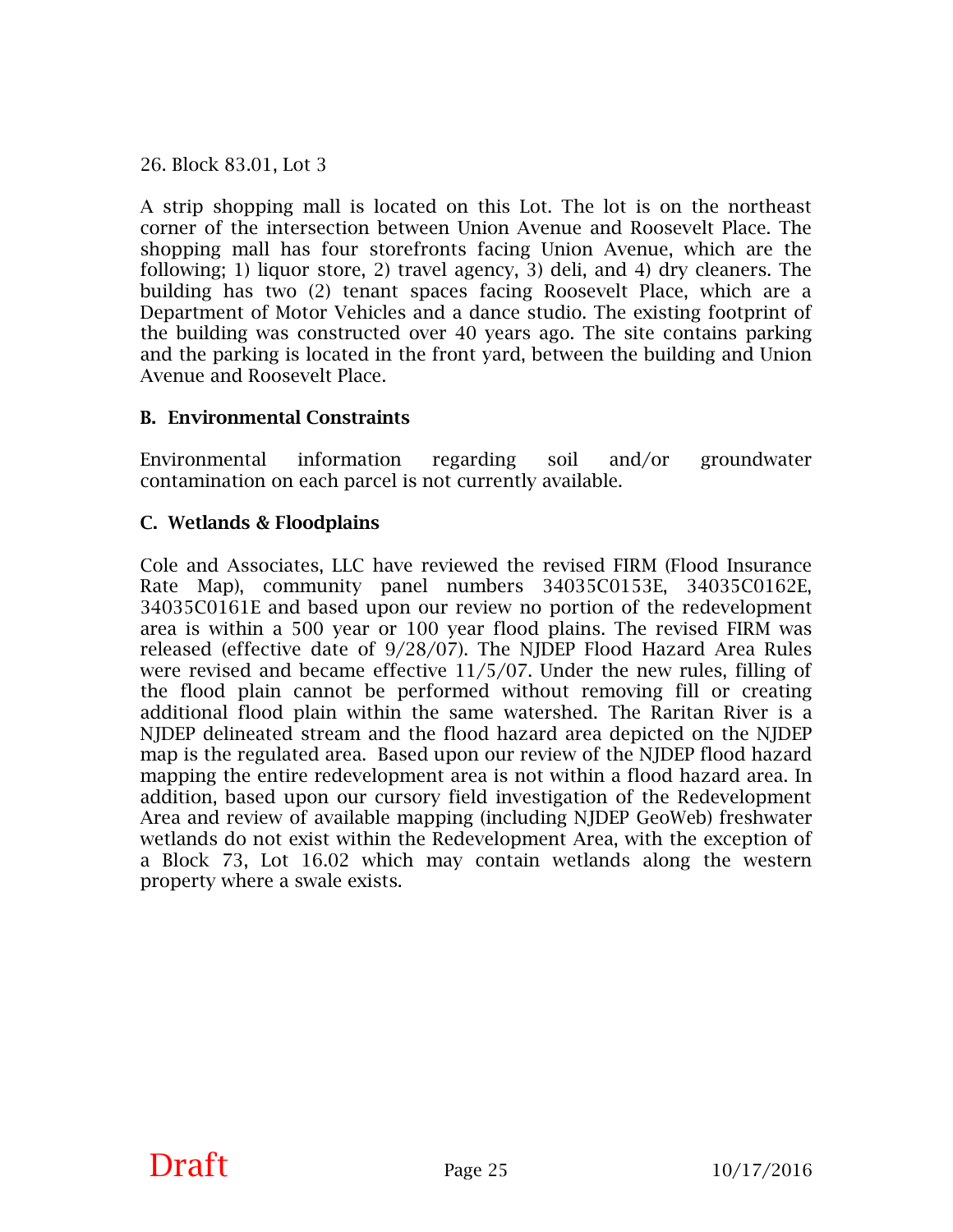#### **D. Stormwater Regulations**

Stormwater management within the redevelopment area must comply with the current NJ State Stormwater Regulations (N.J.A.C. 7:8) including, but not limited to stormwater detention per the New Jersey Residential Site Improvement Standards (RSIS). The type of redevelopment proposed varies throughout the project area, and it is envisioned that construction will take place in stages over time, rather than occur in one phase. Most of the redevelopment area contains a predominance of impervious cover. Therefore, the 80% removal of Total Suspended Solids (TSS) as mandated by the new regulations may not be applicable since the net increase of impervious surface may be less than one-quarter acre.

#### **XI. Redevelopment Plan Overview**

As previously iterated, the redevelopment plan allows more flexibility the current zoning and encourages mixed development. Retail development should not compete with Main Street retailers and be support by the surrounding community.

#### **XII. Redevelopment Plan Permitted Uses, Bulk & Intensity of Use**

The land use, bulk and intensity of development standards for Redevelopment Area are as follows:

#### **A. Permitted Uses.**

The following principal uses shall be permitted within the redevelopment zone district. Such uses shall be defined by the current edition of the NAICS Code (SIC Code was replaced by the NAICS). The definition is the same as in Schedule A of the Borough's Land Use Ordinance, except as noted otherwise by Schedule A, in which case the definition for such uses shall be the same as provided in the definitions article of the Land Use Ordinance.

The following uses are permitted throughout the redevelopment zone:

#### Residential

- 1. Townhouses;
- 2. Two, or three or four family dwellings
- 3. Mixed use buildings where apartments are located on the upper floors

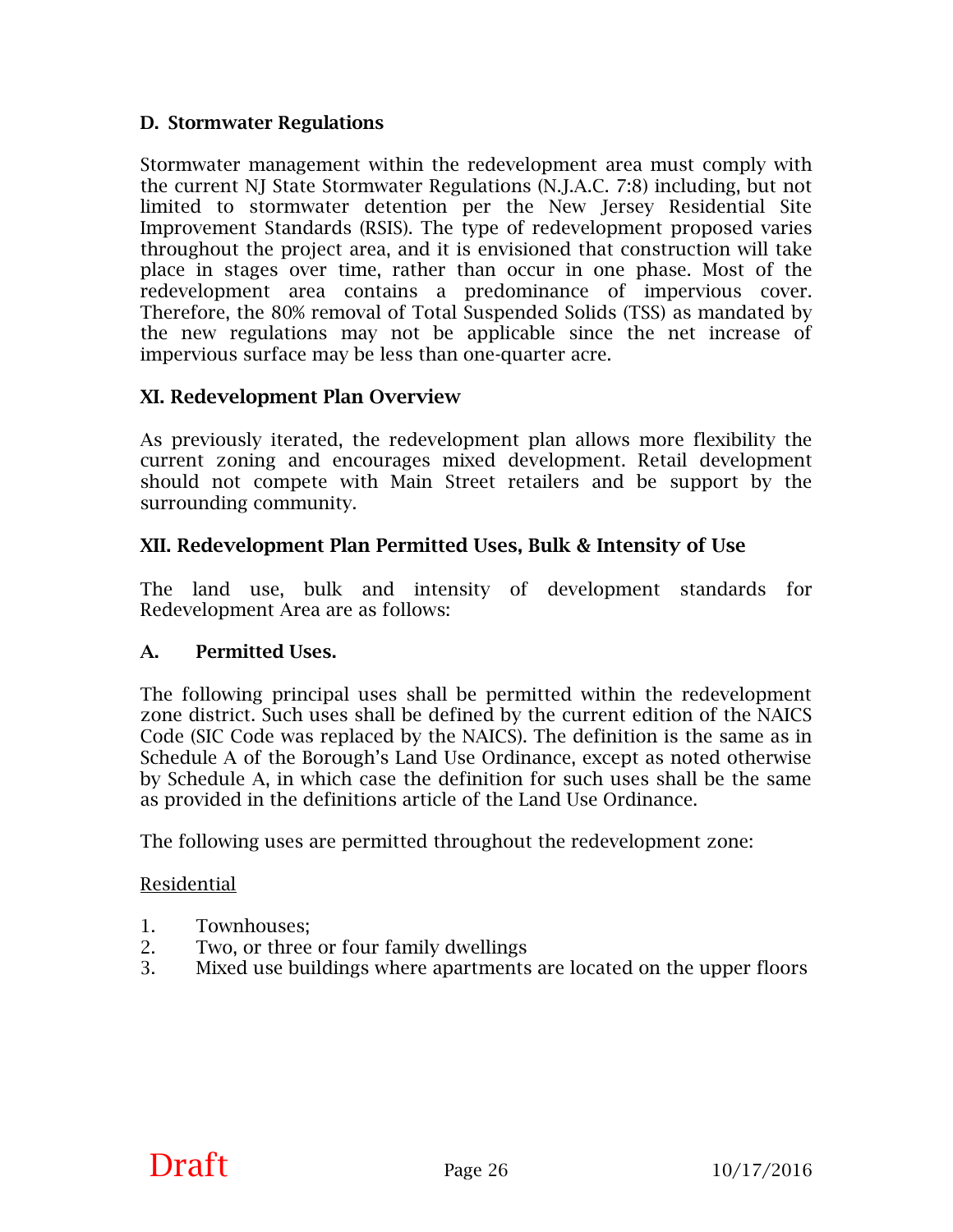#### Retail Trade

- 1. Paint, glass and wallpaper stores
- 2. Hardware stores
- 3. General Merchandise Stores
- 4. Food Stores except the slaughter and cleaning of live animals including sale of live animals is prohibited.
- 5. Auto and home supply stores
- 6. Apparel and accessory stores
- 7. Home furniture and furnishings stores including household appliances (TV, radio, etc.)
- 8. Eating and drinking places
- 9. Miscellaneous retail, excluding fuel and bottle gas dealers

#### Finance, Insurance and Real Estate

- 1. Depository Institutions
- 2. Nondepository credit instituions
- 3. Security and commodity brokers
- 4. Insurance carriers
- 5. Insurance Agents, brokers and service
- 6. Real estate operators, lessors, agents, managers
- 7. Title abstract offices;
- 8. Subdividers and developers
- 9. Holding and other investment offices

#### Services

- 1, Personal Services (laundry, dry cleaning, portrait, photographic, beauty/barber shops, shoe repair, funeral service, massage therapy)
- 2. Advertising
- 3. Consumer credit reporting, mercantile reporting, adjustment and collection agencies
- 4. Mailing, reproduction, commercial art, photography and stenographic services
- 5. Services to buildings
- 6. Miscellaneous equipment rental and leasing
- 7. Computer and data processing services
- 8. Miscellaneous business services
- 9. Electrical Repair Shops
- 10. Watch, clock and jewelry repair
- 11. Reupholstery and furniture repair
- 12. Video tape rental
- 13. Amusement and recreation services (producers, orchestrais and entertainers)

### **Draft** Page 27  $10/17/2016$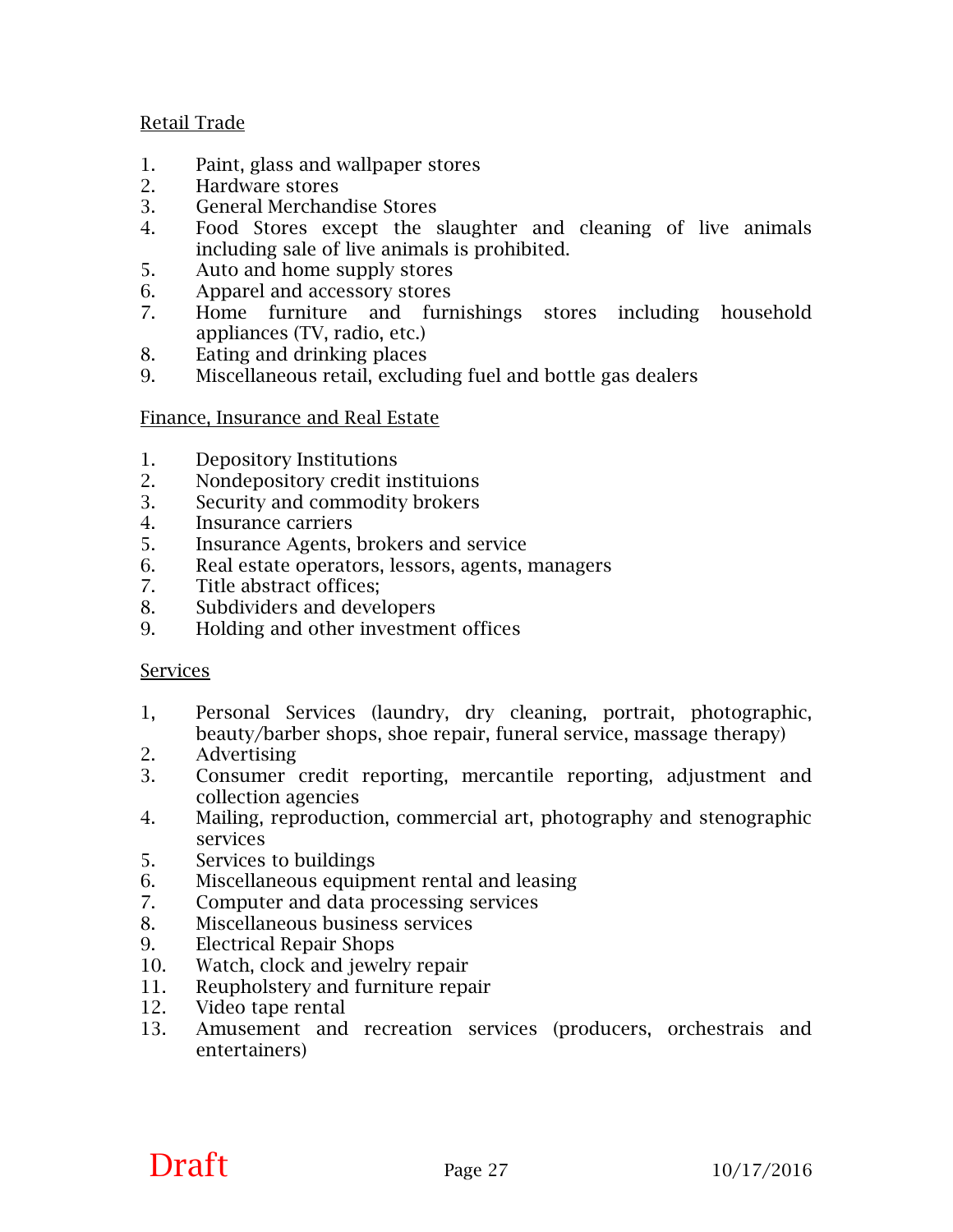- 14. Health services (offices and clinics of medical doctors, dentists, osteopathic physicians and other health practitioners, out-patient only.
- 15. Home health care services
- 16. Legal Services
- 17. Social Services; job training/vocational rehabilitation services, child care centers and other social services.
- 18. Museums, art galleries, botanical and zoological gardens
- 19. Membership Organizations; business, professional, labor, civic, social, political associations and other membership organizations
- 20. Engineering, architectural and surveying services
- 21. Accounting, auditing and bookkeeping services
- 22. Management, public relations services and other services
- 23. Railroad transportation
- 24. Transportation services (arrangement of passenger and freight cargo transportation)
- 25. Municipal buildings and uses
- 26. Public safety buildings and uses
- 27. Other government uses

#### Agriculture, Forestry and Fishing

- 1. Veterinary services (pets only, excluding pet/animal hospitals)
- 2. Animal specialty services for domestic pets
- 3. Landscape counseling, planning

#### Non-classifiable Establishments

1. Public parks

#### Accessory Structures

- 1. Private garages
- 2. Surface parking areas
- 3. Signs
- 4. Sidewalk cafes

# **Draft** Page 28  $10/17/2016$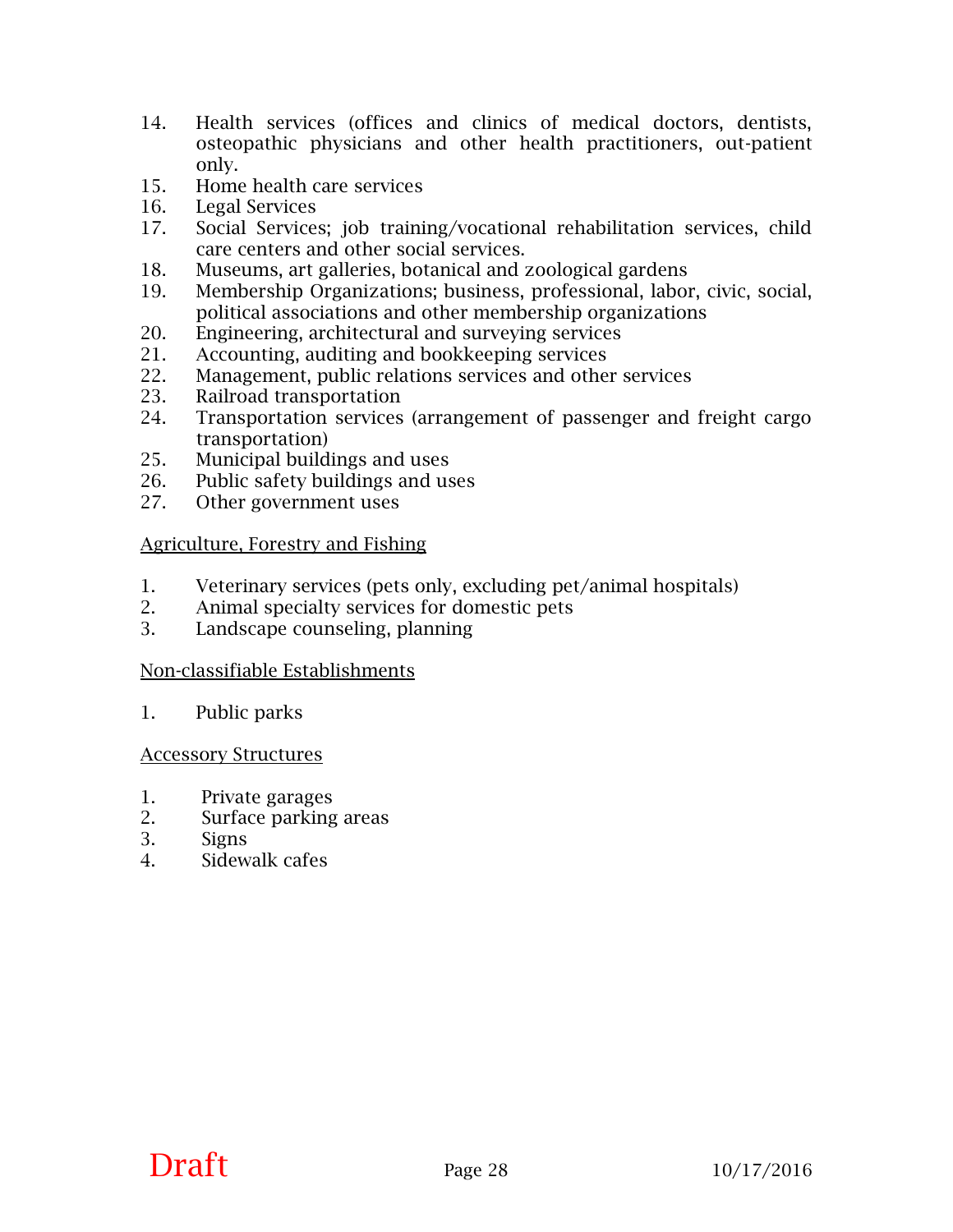#### **B. Lot, Bulk & Intensity of Development Standards**

The lot, bulk and intensity of development standards are as follows:

1. Min. Lot Area = 7,500 square feet

2. Min. Lot frontage = 50 feet

- 3. Min. Lot width = 50 feet
- 4. Min. front yard = In general conformance with the adjacent structures

5. Min. side yard (one/both) =  $12'/24'$ 

6. Min. rear yard  $= 25$  feet

- 7. Max. FAR = 30%
- 8. Max. improvement coverage = 75%

9. Max. building height  $St/Ft$ . = 2.5/35 feet

#### **C. Other Requirements**

In addition to the general supplemental requirements in this redevelopment plan (see below) the following other requirements shall apply:

- 1. All requirements applicable in the B-4 district in the Land Use Ordinance shall apply except as superseded by this redevelopment plan.
- 2. Buildings with flat roofs need to have parapet walls that articulate and add interest to the building. The developer is encouraged to add interest to the structure by stepping/alternating the roof elevation and by adding dormers and other features that add interest to the structure. Acceptable types of roofs include (but are not limited to) the following: hip, mansard, gable, A-frame (small scale) and Dutch hip. The minimum roof pitch shall be 4:12.
- 3. Building height is herein defined as the height above average grade (around the structure) to the highest portion of roof (in most cases this measurement is to the roof ridge line). Chimneys are excluded in this measurement.

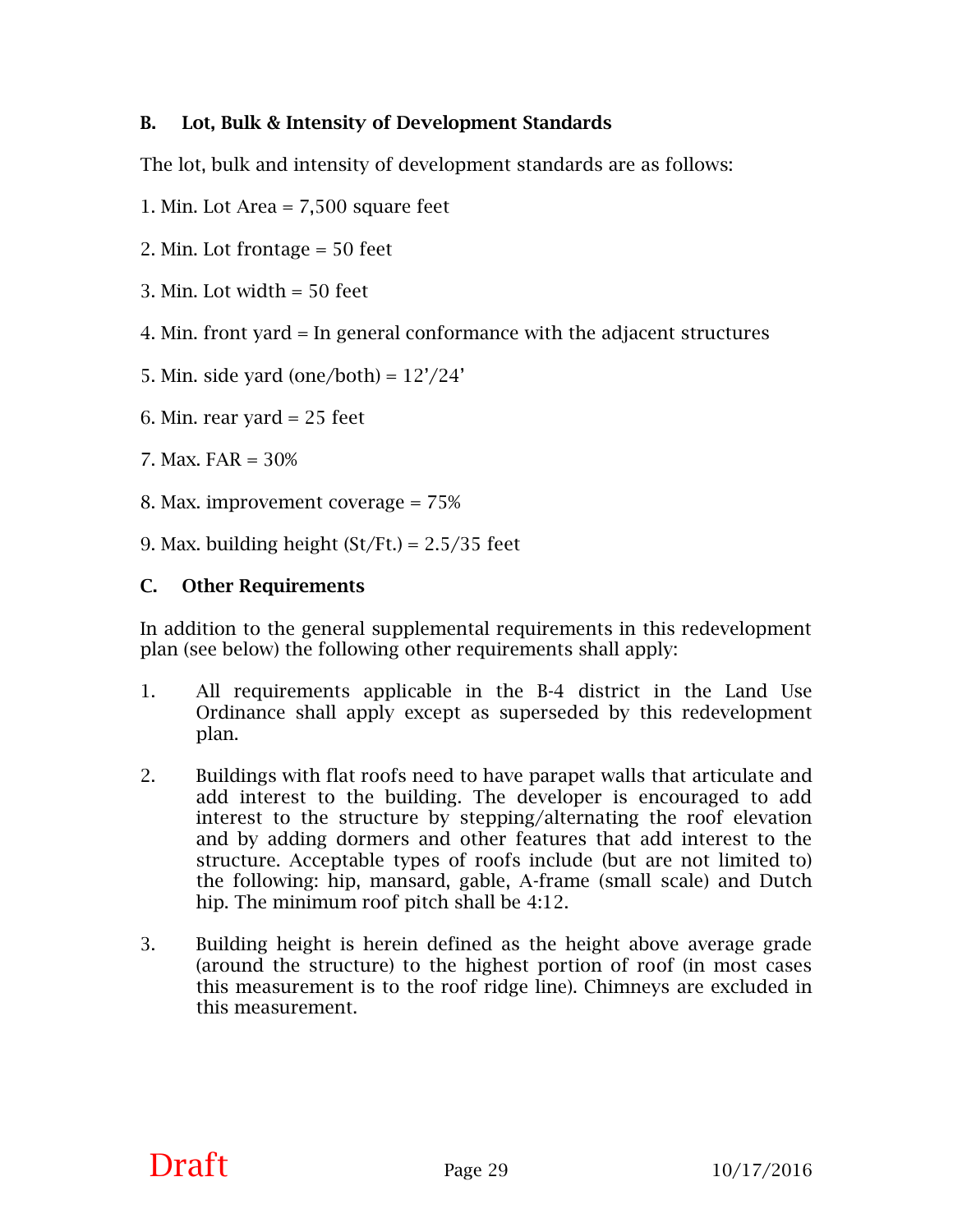- 4. All developments shall be either single or mixed use. If mixed use, they shall contain a combination of residential/retail, office/services/retail/residential, office/services/residential. The retail component in any building shall be located on either the first and/or second floors. Innovative concepts in which roof and/or top floor of the buildings is proposed for retail will be reviewed on a case by case basis and (at the discretion of the Planning Board) may be found to be consistent with this Plan. In no case will retail located in the middle of the building, surrounded by either residential or commercial floors, be acceptable.
- 5. The intent of the mixed use is to allow the residences to attract and support limited retail within the zone and in the immediate areas surrounding the zone.
- 6. Emergency backup power for the building or portion of the building maybe required by the Planning Board.
- 7. Any proposed development that generates more than, 1,200 gallons of sanitary sewer flow, as calculated using NJDEP methodology, shall perform a sanitary sewer study to ascertain that the existing sanitary sewer system has adequate capacity. This study may be waived by the Borough Sewer Engineer, if there is existing data that confirms that there is adequate capacity.

#### **XIII. Building Design Guidelines**

#### **A. Number of Bedrooms**

Each dwelling unit shall contain one (1), two (2) bedrooms or be studios. The Developer is encouraged to provide a wide mix of housing so that the development is appealing to a broad spectrum of the public. The number of bedrooms and studios, including distribution of the studio, one (1), and two (2) bedroom units shall be proposed by the Developer and approved by the Planning Board. To that end the Developer shall provide data in support of the bedroom mix and address all questions/concerns to the satisfaction of the Planning Board.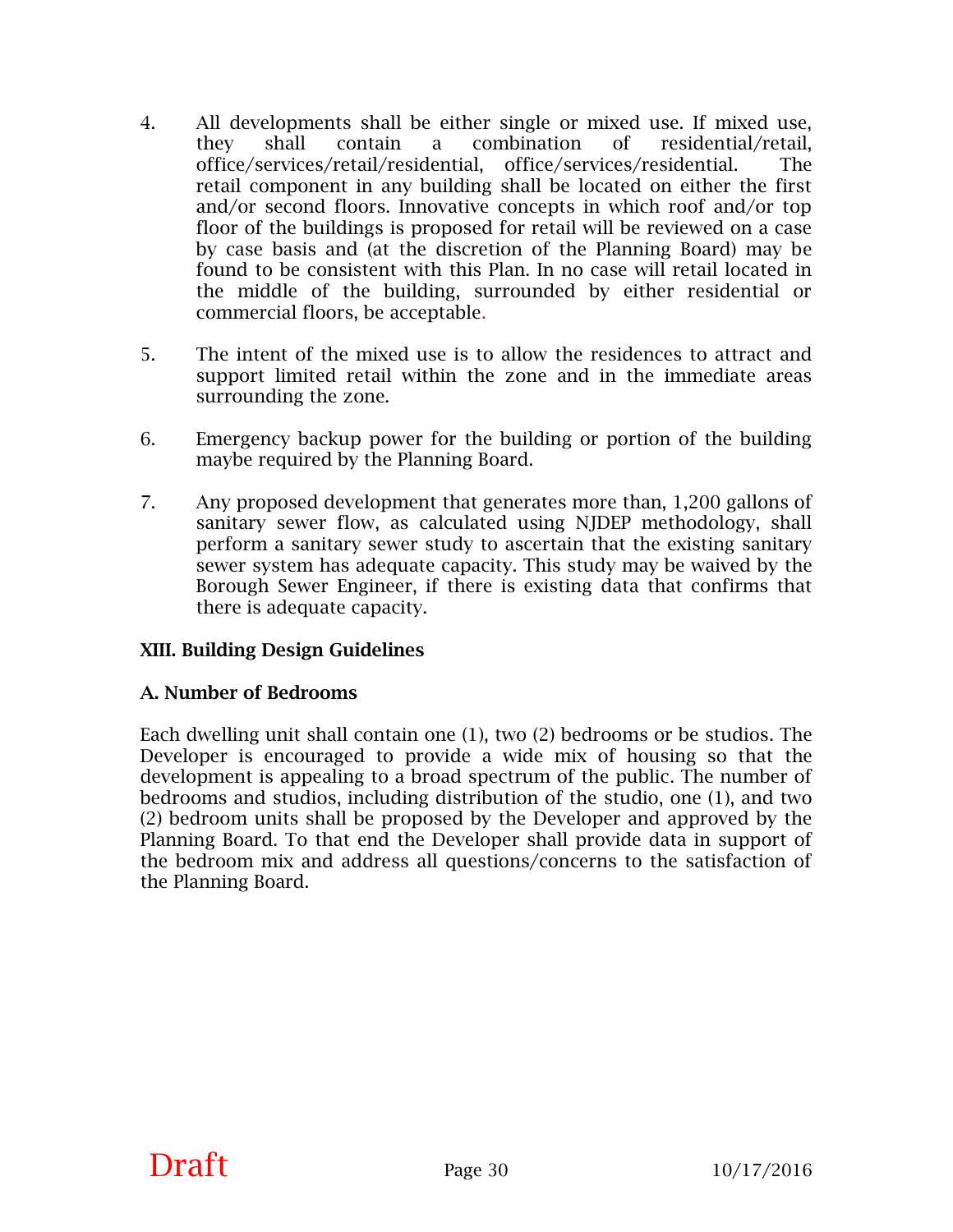#### **B. Minimum habitable floor area per dwelling unit**

A studio unit shall be a minimum of 550 square feet, a one bedroom unit shall be a min. of 800 square feet and a two bedroom unit shall be a min. of 1,000 square feet. Habitable floor area shall be measured to the interior face of the walls that define the limits of the dwelling unit and shall exclude common hallways, stair wells, elevator shafts and other common areas, such as but not limited to common utility areas, ventilation shafts and chimneys and shall exclude any basement area.

#### **C. Architectural Design Guidelines**

The architecture style of the buildings shall be varied so that a repetitive pattern is not used throughout the development. Upon review of the site plans and architectural elevations of the buildings, the Planning Board shall determine whether the proposed architectural style of the buildings is repetitive. If the architecture style of the buildings is found to be repetitive, the architectural elevations shall be modified (as necessary) to the satisfaction of the Planning Board.

The character and style of the commercial and residential development shall be consistent with the architectural style found in the Borough and surrounding County, and compliment that existing "built" environs. The Planning Board shall determine whether the aesthetics of the proposed redevelopment compliments the existing built environment and is in keeping with the character of the Borough.

#### **D. Rooftop Mechanical Equipment**

All rooftop mechanical equipment shall be set back so that it cannot be seen from the street or screened. If screened with material, color and style consistent with the architecture of the building.

#### **E. Building Materials**

Buildings constructed throughout the redevelopment areas should add character to the Somerville and reflect the historic styles found within the Borough and region. High quality materials should be used and these buildings should be designed to achieve a life span of at least 75 years. Acceptable building materials include wood clapboard siding, brick, and decorative concrete, terra cotta, ceramic/glazed tile as well as other natural materials such as marble, granite and cedar shakes. The use of EIFS and other synthetic stucco materials including vinyl siding are discouraged.

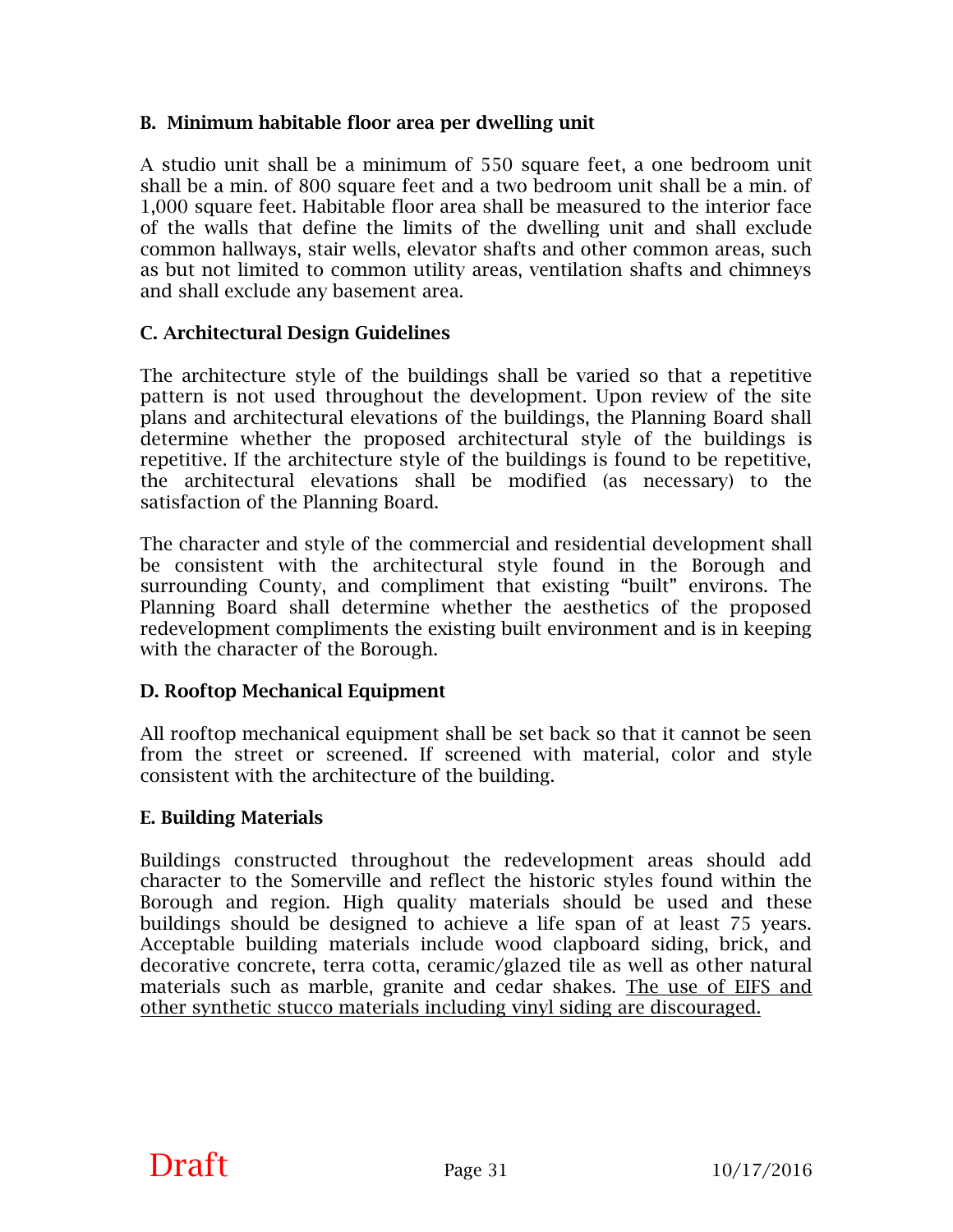#### **XIV. Streets, Parking and Landscaping Requirements**

#### **A. Streets & Parking**

No new streets are contemplated in the redevelopment area. The minimum number of onsite parking spaces needed for the proposed development is as required on Schedule C of the Borough Land Use and Development Ordinance. Notwithstanding the foregoing, a mixed-use shared parking approach shall be permitted, which approach may supersede § 102-118B and § 102-118B(7), as appropriate and as determined by the Planning Board, upon the submission of adequate proofs by the developer that such an approach would reduce the parking demand from the development below that which would otherwise be required. In addition, a reduction in the number parking spaces required by the RSIS will be entertained by the Planning Board based upon submission of adequate proofs by the developer.

All off-street parking spaces shall be provided by either structured garages or surface parking lots. The parking areas should be located at the rear of a building away from view of streets, pedestrian paths and open spaces. No parking is permitted within the front yard setback of any building. The Planning Board will entertain reduction of the parking requirements upon submission of adequate proofs by the developer.

Providing off-site parking to satisfy the parking demand will be entertained by the Planning Board as long as the walking distance is found to be acceptable (i.e. the Planning Board will grant the "C" variance). The applicant is encouraged to review of the recommend walking distances from parking lots stated in the Urban Land Institute (ULI) Shared Parking, 2nd edition.

The ULI Shared Parking, 2nd Edition, states the following regarding acceptable walking distances; "A 300–foot walking distance may be unacceptable to a customer wishing to pick up a single product at a drug or convenience store. A 2,000-foot walking distance from a parking facility is generally considered acceptable for theme parks and event facilities; event parkers wishing to avoid parking fees may trek even father. The weather and available protection from precipitation will affect acceptable walking distances, as will "friction" along the walking path of travel. Walking through areas perceived as unsafe will significantly reduce acceptable walking distance. Having to cross major streets, railroad tracks or bridges across freeways can be less desirable than a more direct, pedestrian-friendly route. Another key factor is the visibility of the ultimate destination along the path of travel". The parking requirements for the residential development shall be as required by the RSIS (Residential Site Improvement Standards) unless the Planning Board grants an exception.

# **Draft** Page 32  $10/17/2016$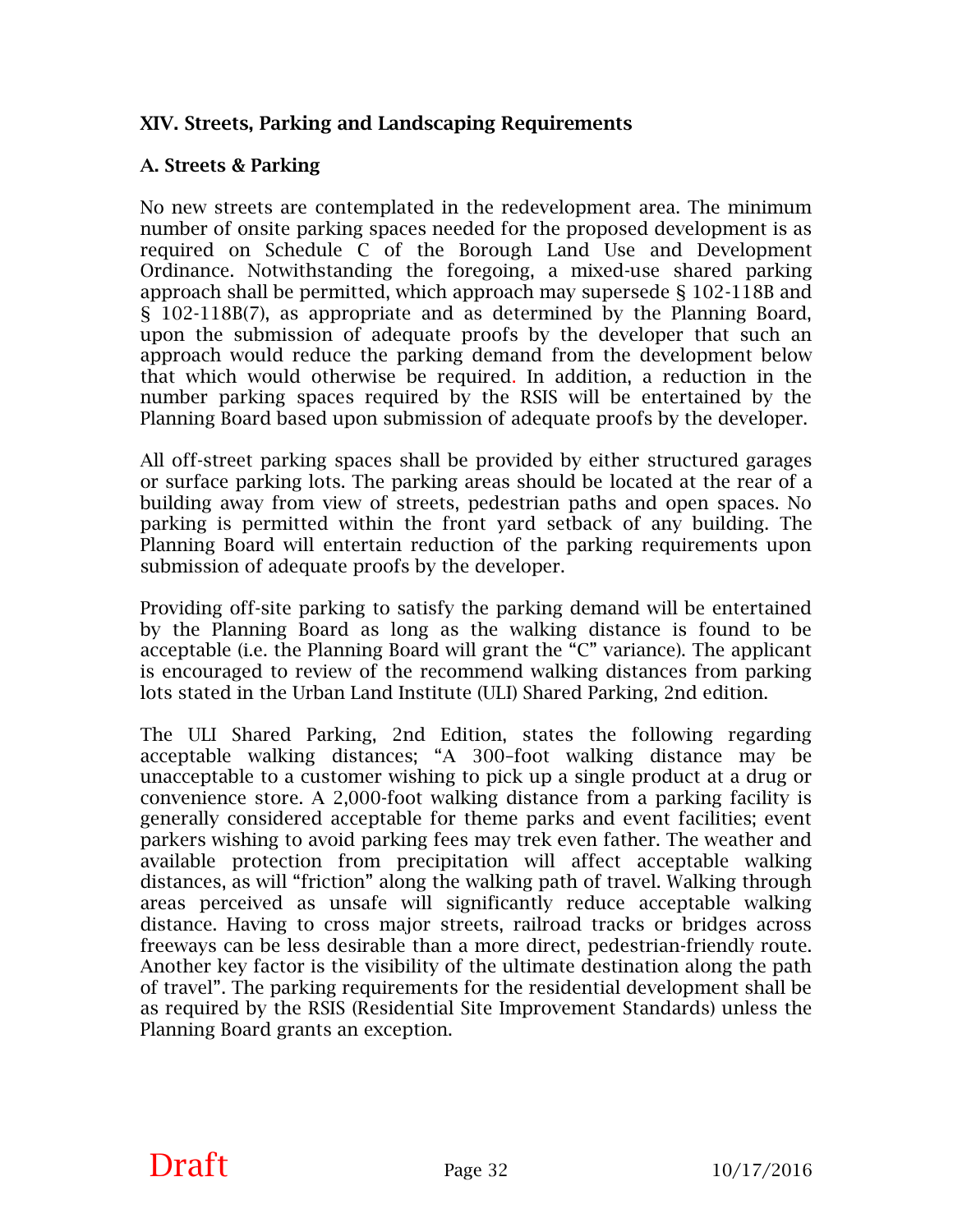#### **B**. **Landscaping**

Landscaping of the street extensions, new access roads, parking lots, and redevelopment areas as a whole shall be in accordance with the Borough Land Use Ordinance (§ 102 et. seq.). In addition, all surface parking lots in shall conform to the following requirements:

The minimum buffer width of eight feet shall be maintained between the parking spaces and property line. The buffer should be landscaped and screen the parking lot from the adjacent properties.

#### **XV. Supplemental Requirements**

#### **A. Affordable Housing Requirements**

A redeveloper may be required to address an affordable housing obligation generated by any development if an obligation is imposed upon the Borough by the State or any State laws or regulations. The terms and specifics concerning how such obligation will be addressed shall be determined by the Borough Council and be set forth in a redevelopment agreement between the Borough and the redeveloper prior to commencement of the project.

#### **B. Affordable Housing Units to be Lost**

The redevelopment area does not contain deed restricted COAH style affordable housing units. Therefore, a plan to create additional affordable housing due to demolition, renovation, etc. is not applicable.

#### **C. Planning Board Review**

Prior to obtaining a construction permit for the redevelopment, site plans shall be prepared in accordance with the Municipal Land Use Law (MLUL) and shall be submitted to the Planning Board for review and approval. Any subdivisions of lots within the Redevelopment Plan shall be in accordance with the requirements of the Redevelopment Plan and the subdivision ordinance of the Borough of Somerville. Developer(s) are is also responsible for obtaining all other approvals as necessary, including subdivision and/or site plan approval from the Somerset County Planning Board.

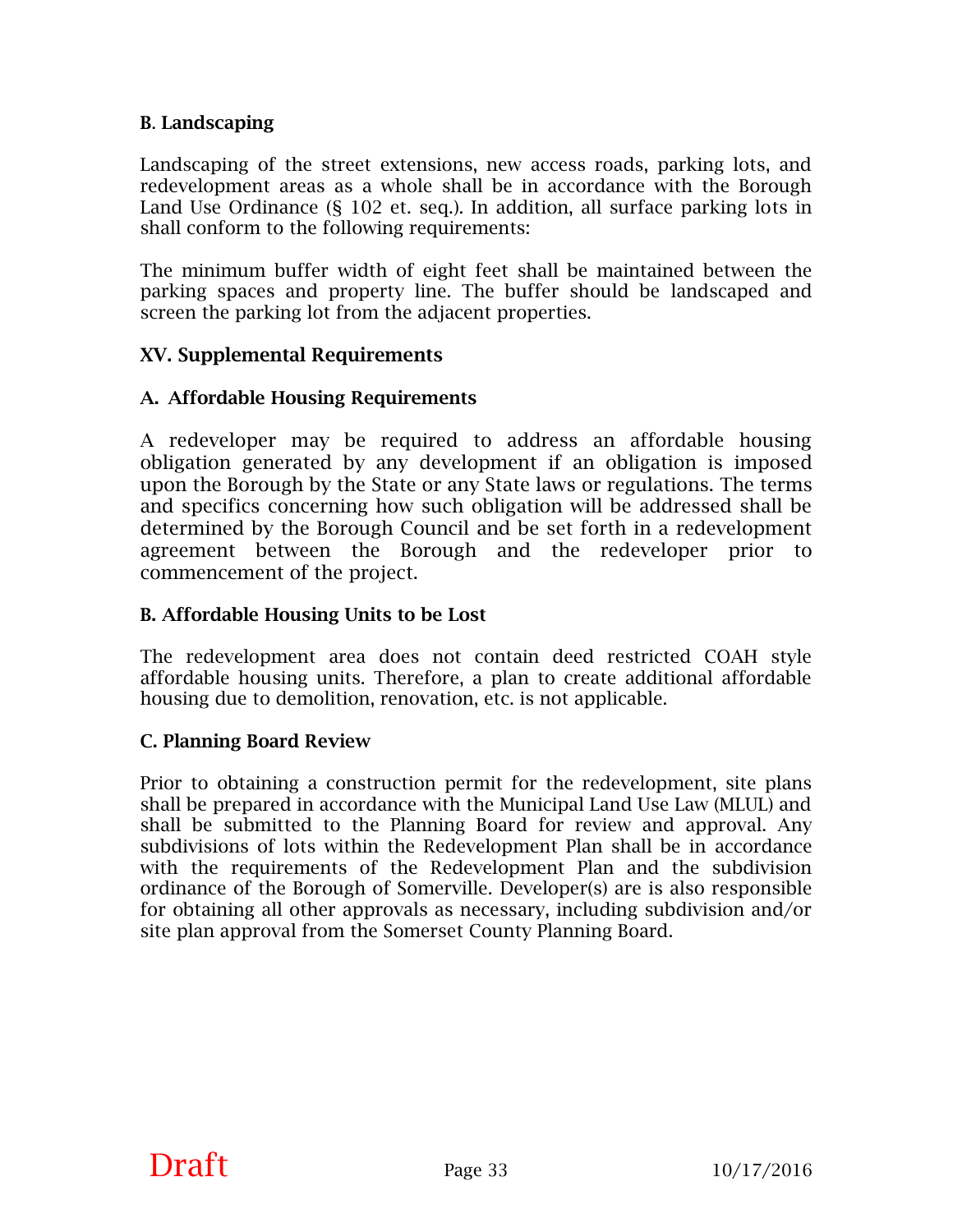The Planning Board shall be permitted to refer to the Architectural Review Board (ARB) development plans submitted by the designated redeveloper as part of the development review process. The role of the ARB shall be advisory only and the Planning Board shall not be bound by any comments that may be submitted to it by the ARB. Any referral from the Planning Board shall be provided in a timely manner such that there is no conflict with the statutory timeframes for the Planning Board to act on the development application. Failure by the ARB to submit comments within the required timeframe shall not affect the Planning Board's ability to act on the development application in accordance with the applicable law.

#### **D. Non-Discrimination Provisions**

No covenant, lease, conveyance or other instrument shall be affected or executed by the Mayor and Borough Council of the Borough of Somerville or by a developer or any of his successors or assignees, whereby land within the Redevelopment Area is restricted by the Borough Council of the Borough of Somerville, or the developer, upon the basis of race, creed, color, sexual orientation, or national origin in the sale, lease, use or occupancy thereof. Appropriate covenants, running with the land forever, will prohibit such restrictions and shall be included in the disposition instruments. There shall be no restrictions of occupancy or use of any part of the Redevelopment Area on the basis of race, creed, color, sexual orientation or national origin.

#### **E. Duration of the Plan**

The provisions of this Plan specifying the redevelopment of the redevelopment area and the requirements and restrictions with respect thereto shall be in effect for a period of forty (40) years from the date of approval of this plan by the Borough Council.

#### **F. Deviation Requests**

The Planning Board may grant deviations from the regulations contained within the Redevelopment Plan where, by reason for exceptional narrowness, shallowness or shape of a specific piece of property, or by reason of exceptional topographic conditions, preexisting structures or physical features uniquely affecting a specific piece of property, the strict application of any area, yard, bulk or design objective or regulation adopted pursuant to the Redevelopment Plan, would result in peculiar practical difficulties to, or exceptional and undue hardship upon, the developer of such property where the purposes of this Redevelopment Plan would be advanced by a deviation form the strict requirements of this Plan and the benefits of the deviation would outweigh any detriments. Any deviation from use, height or a "d" variance under the MLUL (N.J.S.A. 40-55D-1 et seq.) shall require an amendment to the Plan by the Borough Council. No relief may be granted under the terms of this section unless such deviation or relief can be granted

# **Draft** Page 34  $10/17/2016$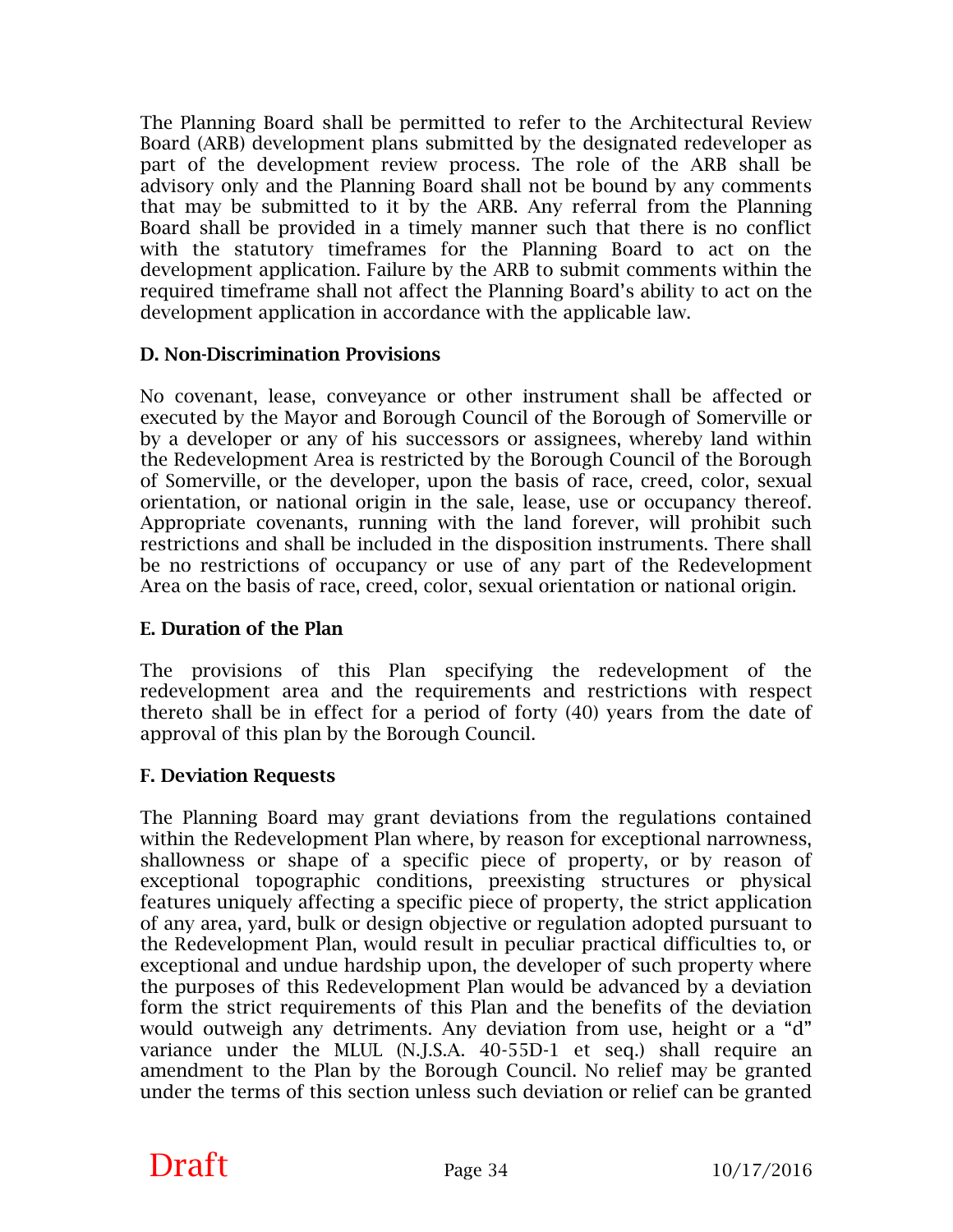without substantial detriment to the public good and without substantial impairment of the intent and purpose of the Redevelopment Plan. An application for a deviation from the requirement of this Plan shall provide public notice of such application in accord with the requirements of public notice as set forth in N.J.S.A. 40-55D-12.a and b. The Planning Board alone shall have the authority to grant deviations from the requirements of the Plan, as provided herein. Final adoption of this Plan by the Mayor and Borough Council shall be considered an amendment of the Borough Zoning Map.

#### **G. Borough Zoning Ordinances**

This Redevelopment Plan shall supersede all applicable sections of the Borough's Zoning Regulations. All other land development regulations shall remain applicable, unless otherwise stated herein. If any section, paragraph, division, subdivision, clause or provision of this Redevelopment Plan shall be adjudged by the courts to be invalid, such adjudication shall only apply to the section, paragraph, division, subdivision, clause or provision so judged, and the remainder of this Redevelopment Plan shall be deemed valid and effective.

#### **H. Procedure for Amending the Approved Plan**

This Redevelopment Plan may be amended from time to time upon compliance with the requirements of law. Any party requesting an amendment is required to submit such request to the Borough Council. A fee of \$500 shall be paid by the party requesting such amendment, unless the request is issued from an agency of the Borough. The Borough Council, at its sole discretion, may require the party requesting the amendments to prepare a study of the impact of such amendments, which must be prepared by a Professional Planner, licensed in the State of New Jersey. In addition, the Borough Council, at its sole discretion, may require the party requesting the amendments establish an escrow account with the municipality adequate to allow the Borough to retain a Professional Planner, licensed in the State of New Jersey, to review any proposed amendments to confirm that the intent of the Plan will not be compromised.

#### **I. Street and Site Lighting**

All outdoor lighting, including street lamps and accent lighting, shall comply with "dark sky" standards. Dark sky standards are intended to reduce nighttime light pollution. They require that lighting is downcast, illuminates only the intended areas, and does not cause disabling glare that affects driver safety and reduces the visibility of night skies. The light poles and outdoor lighting fixtures shall be decorative. Shoe box type fixtures are prohibited. The light trespass shall be 0.5 foot candles or less.

# **Draft** Page 35  $10/17/2016$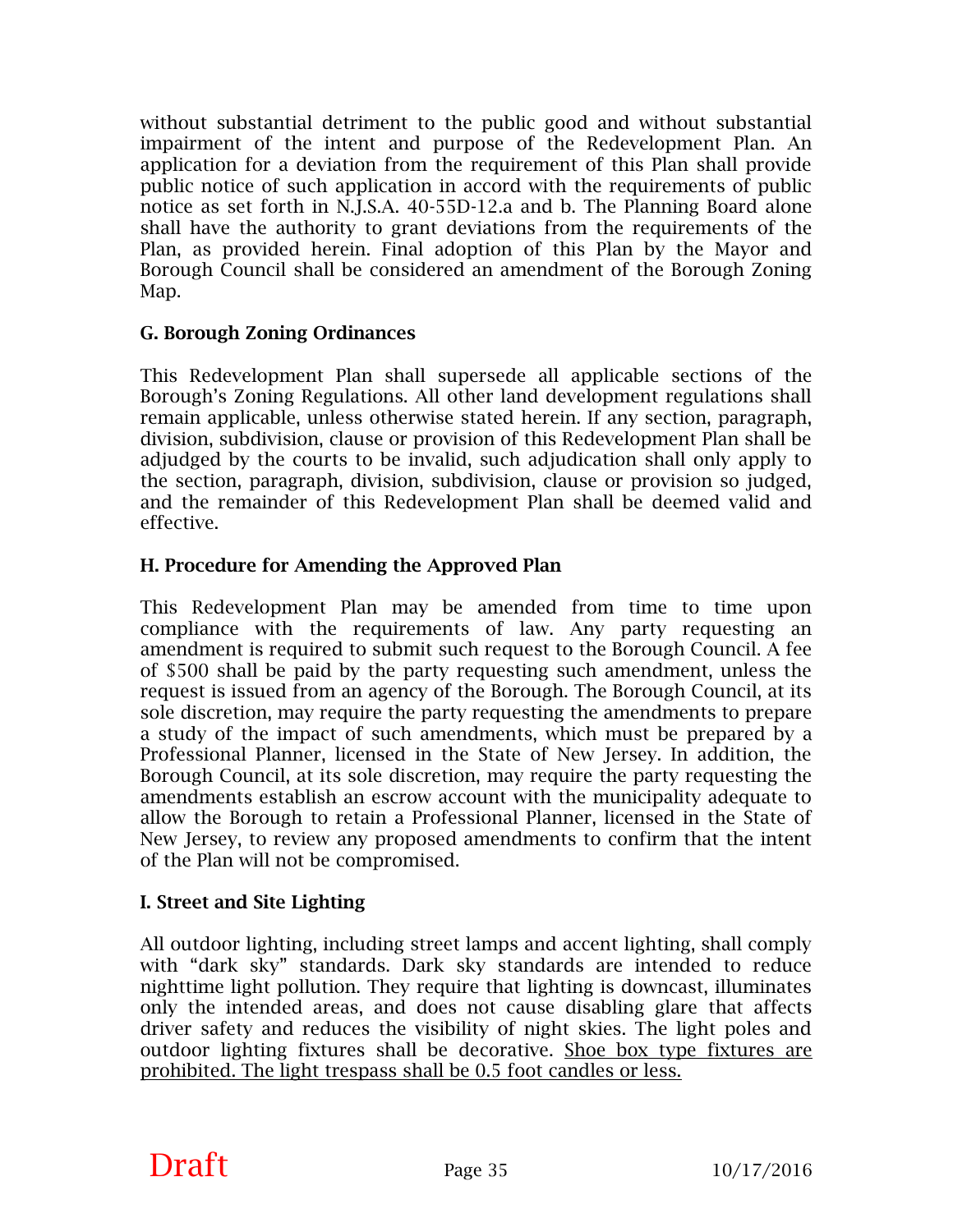#### **J. Existing & Proposed Utilities**

Electric, telephone, cable, water, gas and sewer services exist within the Gaston Avenue redevelopment area and the redevelopment area is within a sewer service area. Adequate sewer capacity exists for the proposed redevelopment. All development shall be serviced by underground utilities, overhead wires to the building(s) are prohibited. If the existing poles are in front of the proposed building and the Planning Board finds that utility poles are unattractive and detract from the building façade, the Planning Board reserves the right to require the utility poles to be relocated or the services placed underground. All pad mounted transformers, signal boxes, electrical meters, etc. shall be screened from ground level views by landscaping, fencing or walls. The equipment shall not be installed in the public right of ways of streets but be set back a minimum of 10 feet from the right of way. The equipment shall be located within utility easements and be readily accessible to PSE&G and other utility companies.

#### **K. Implementing the Redevelopment Plan**

The following restrictions and controls on redevelopment are hereby imposed in connection with this Redevelopment Plan:

- 1. The designated developer(s) shall be obligated to enter into a redevelopment agreement with the Borough prior to the commencement of any Redevelopment Area development and/or improvements as permitted in this Redevelopment Plan.
- 2. The redeveloper, its successors or assigns, shall develop the land within the Redevelopment Area for the uses specified in this Redevelopment Plan.

#### **L. Open Space**

Ideally each parcel to be redeveloped should contain open space for active/passive recreation. However due to the size of the parcels, it may not be possible to create open space. Developers are encouraged to employ innovative techniques to create opens space. For example, designing the building with a flat green roof for the use of the tenants as a garden or passive recreation.

#### **M. Street Trees**

The minimum number of streets trees as stated in the Borough Ordinance should be provided. If the minimum number of street trees is not provided a financial contribution of \$ 650.00 per tree shall be made to the Environmental Commission for the purpose of planting trees.

# **Draft** Page 36  $10/17/2016$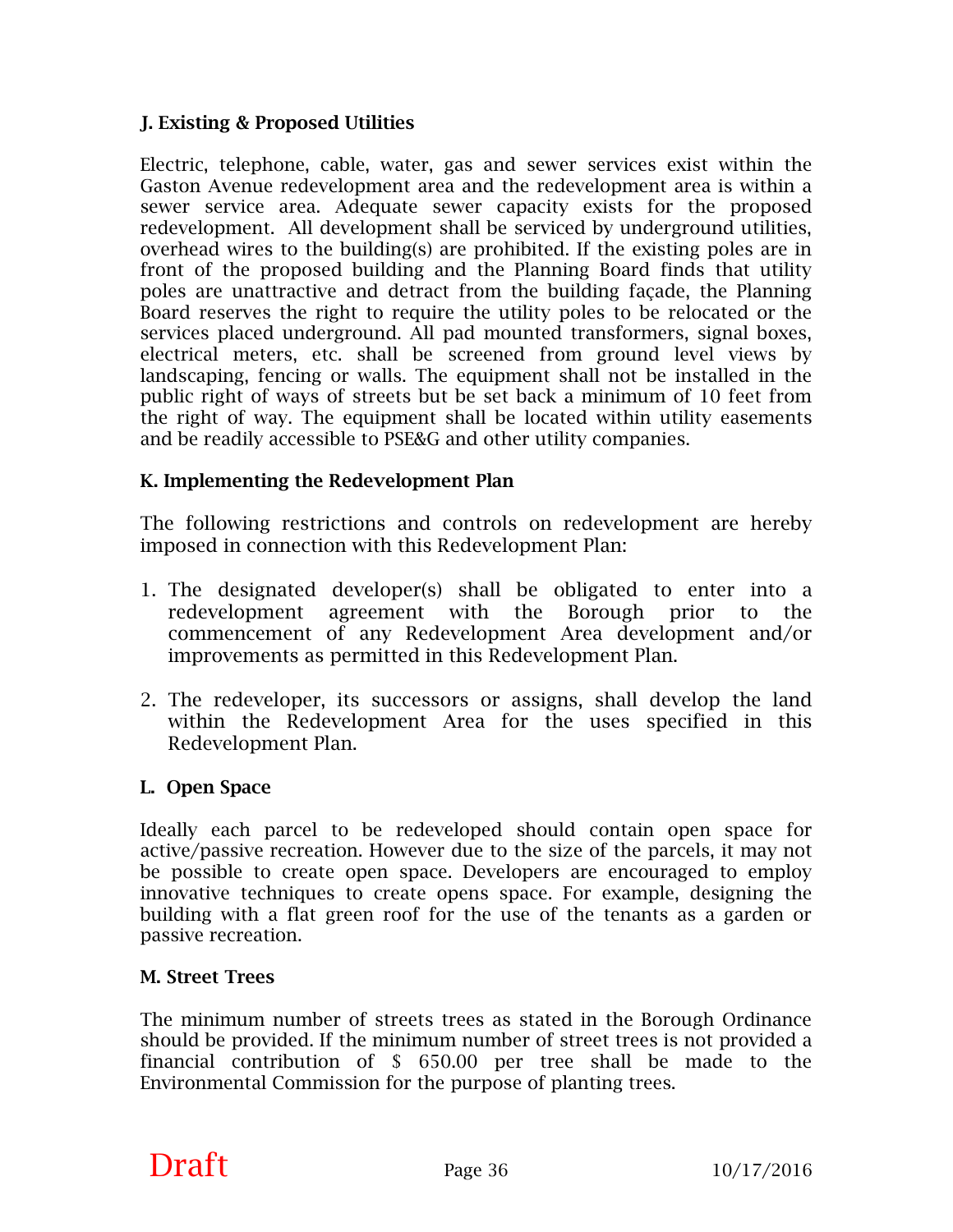#### **N. Satellite Dishes**

Satellite dishes are prohibited for being placed in public view.

# **Draft** Page 37 10/17/2016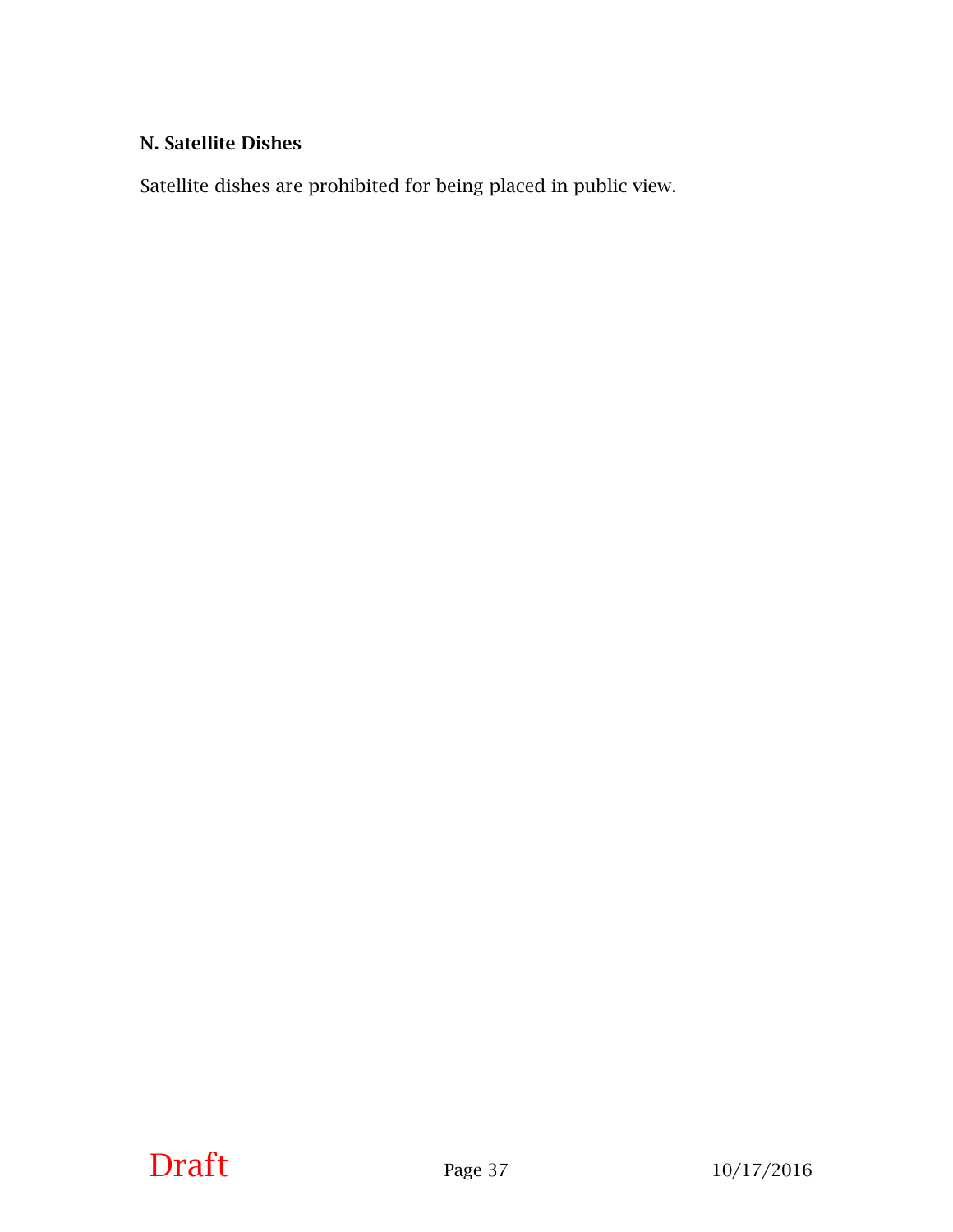# **Appendix A**